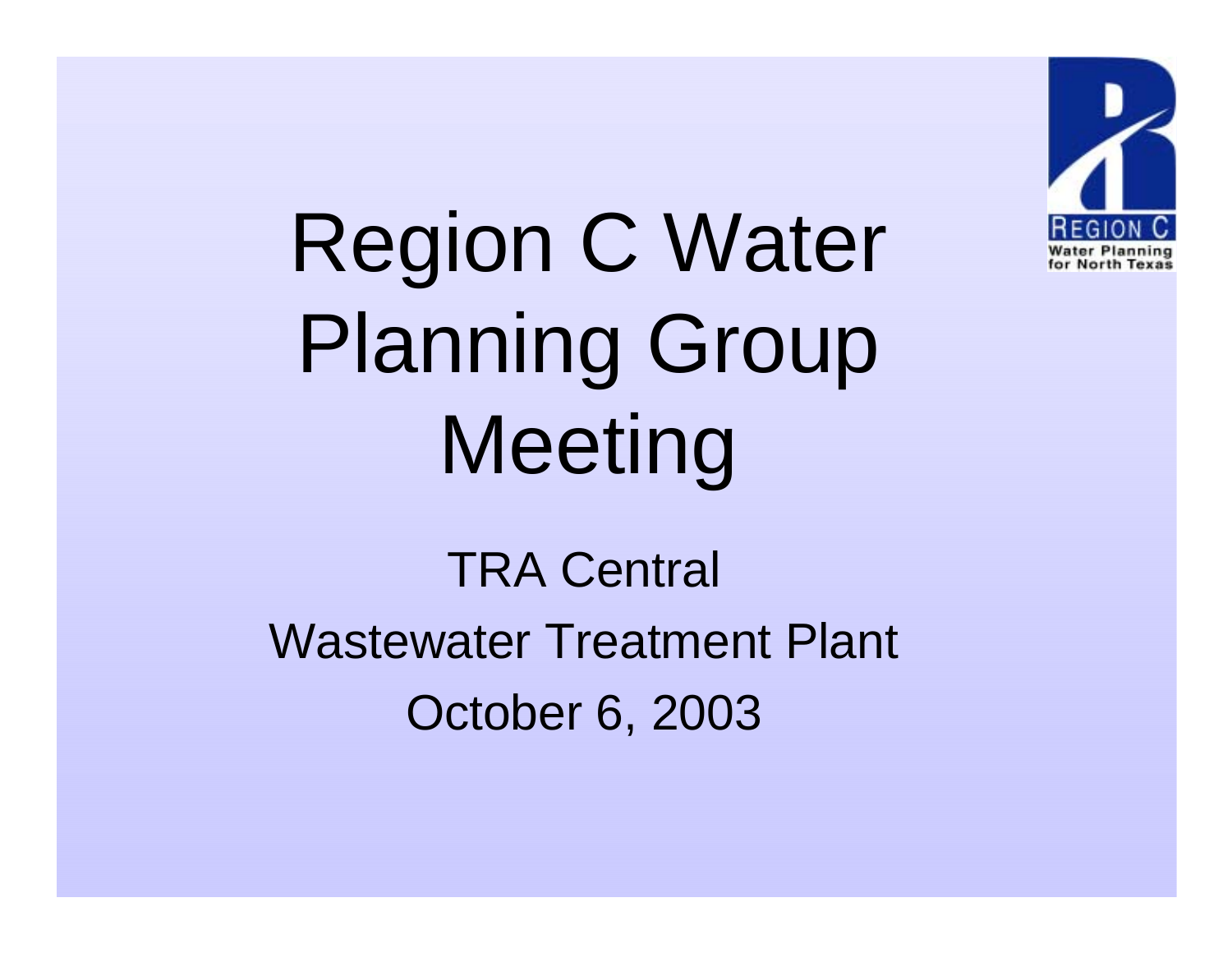# Agenda

- Action Items for Consideration
	- – Vote on proposed adjustments to nonmunicipal water needs projections
	- –Discuss supplemental funding
	- – Discuss and act on process to fill expiring RCWPG terms
- Discussion Items
	- TRWD water conservation and reuse presentation
	- –Update on neighborhood study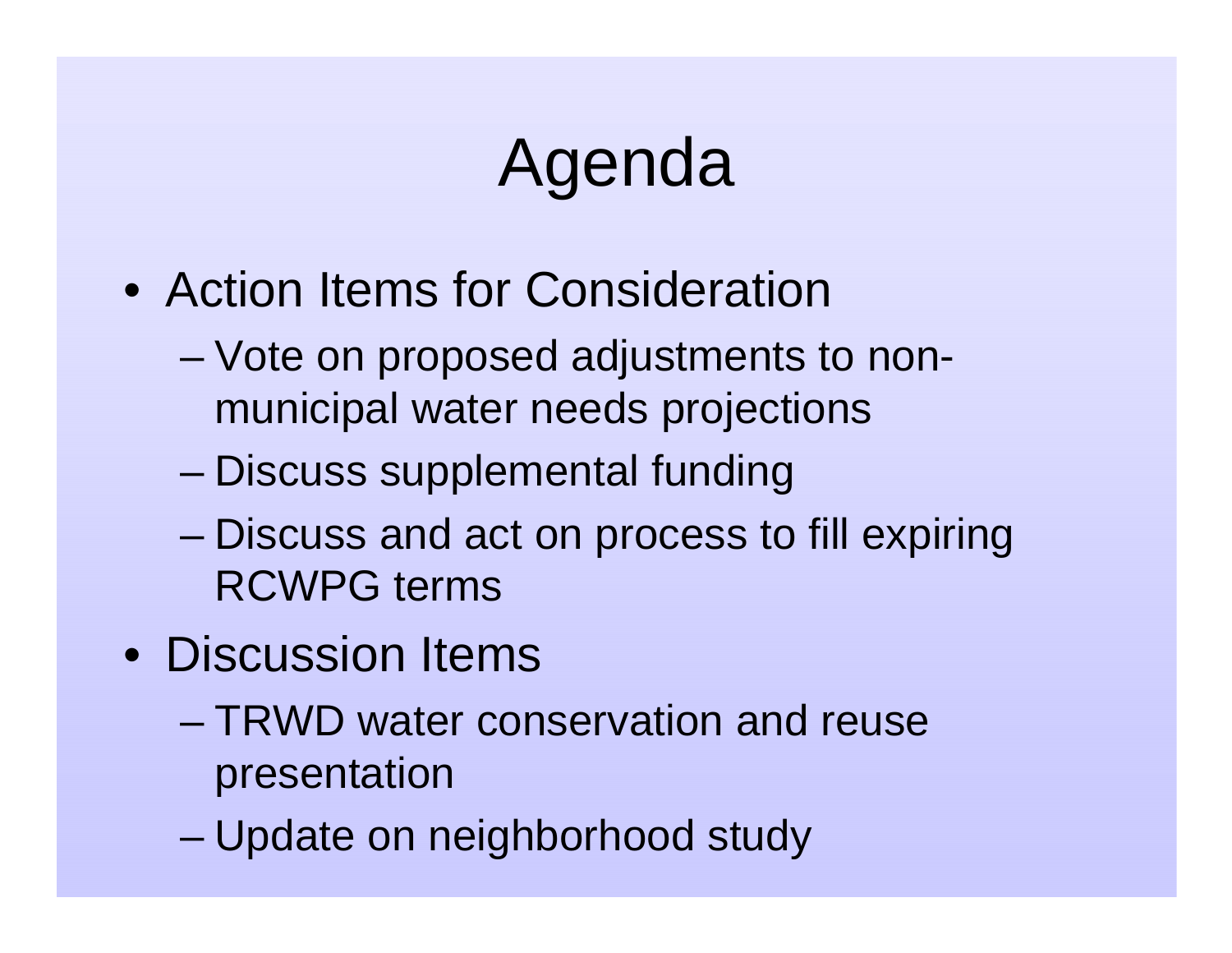# Agenda (continued)

- –Update on Anna and Athens amendments
- –Update on Carrizo-Wilcox GAMs
- Topics for 4<sup>th</sup> quarter newsletter
- Newspaper articles
- –Summary of speaker comments
- –Update on overall status and next steps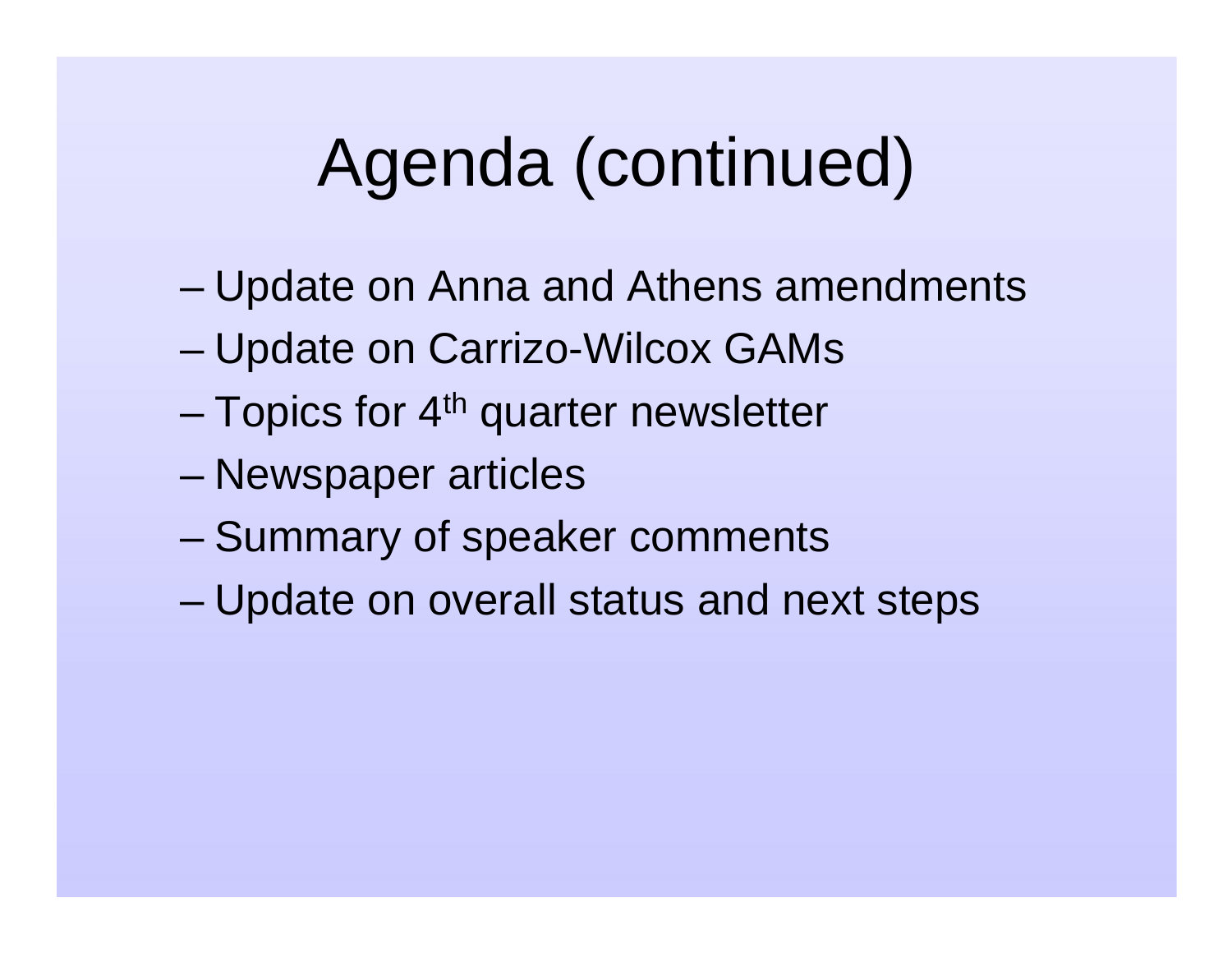# Agenda (continued)

- Updates from the Chair
	- Water Conservation Task Force
	- – Procedure for requesting copies of speaker handouts
	- – Appointments of Region C reps to other regions
	- –Expiring RCWPG terms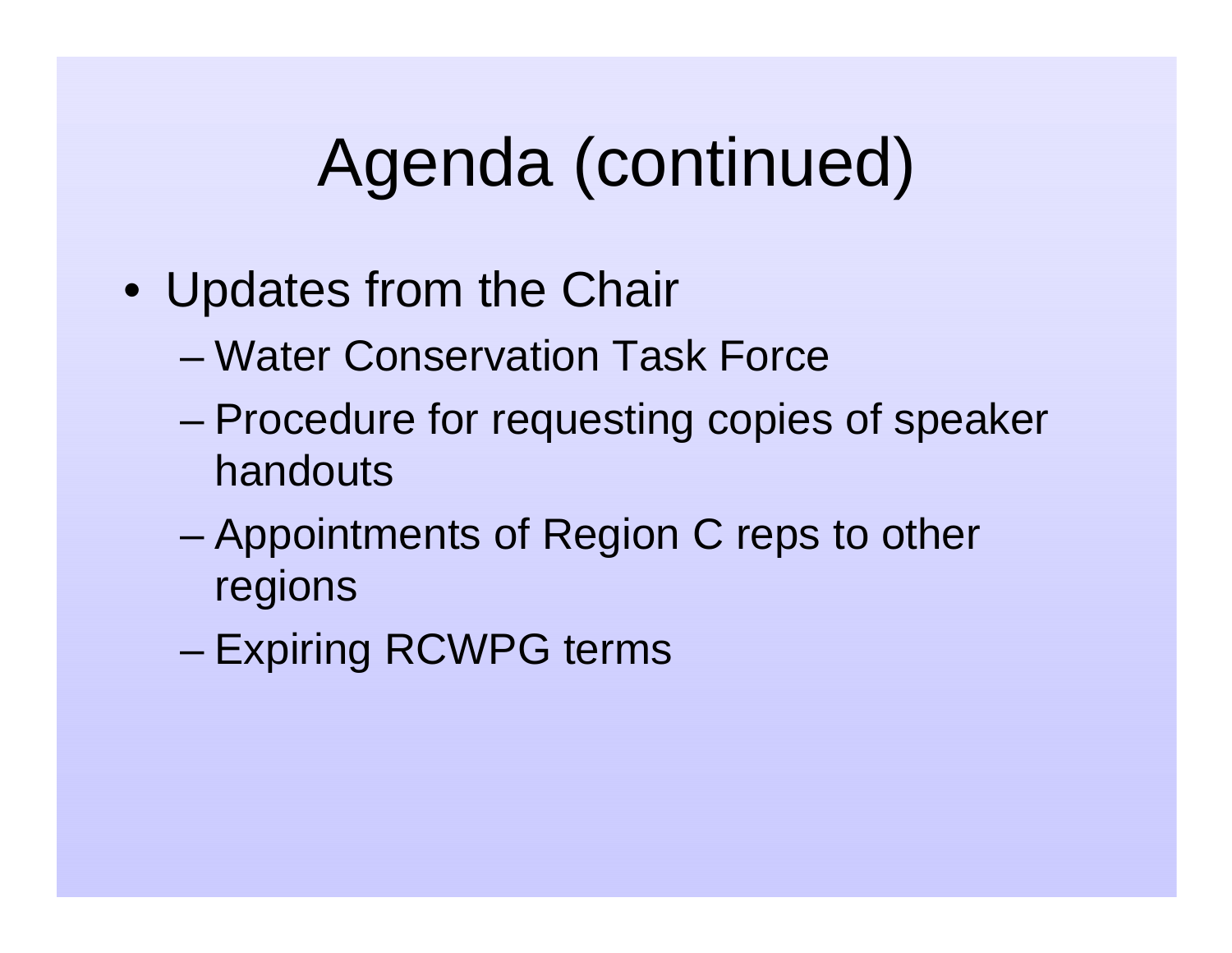# Action Items for Consideration

Proposed Adjustments to Non-Municipal Water Needs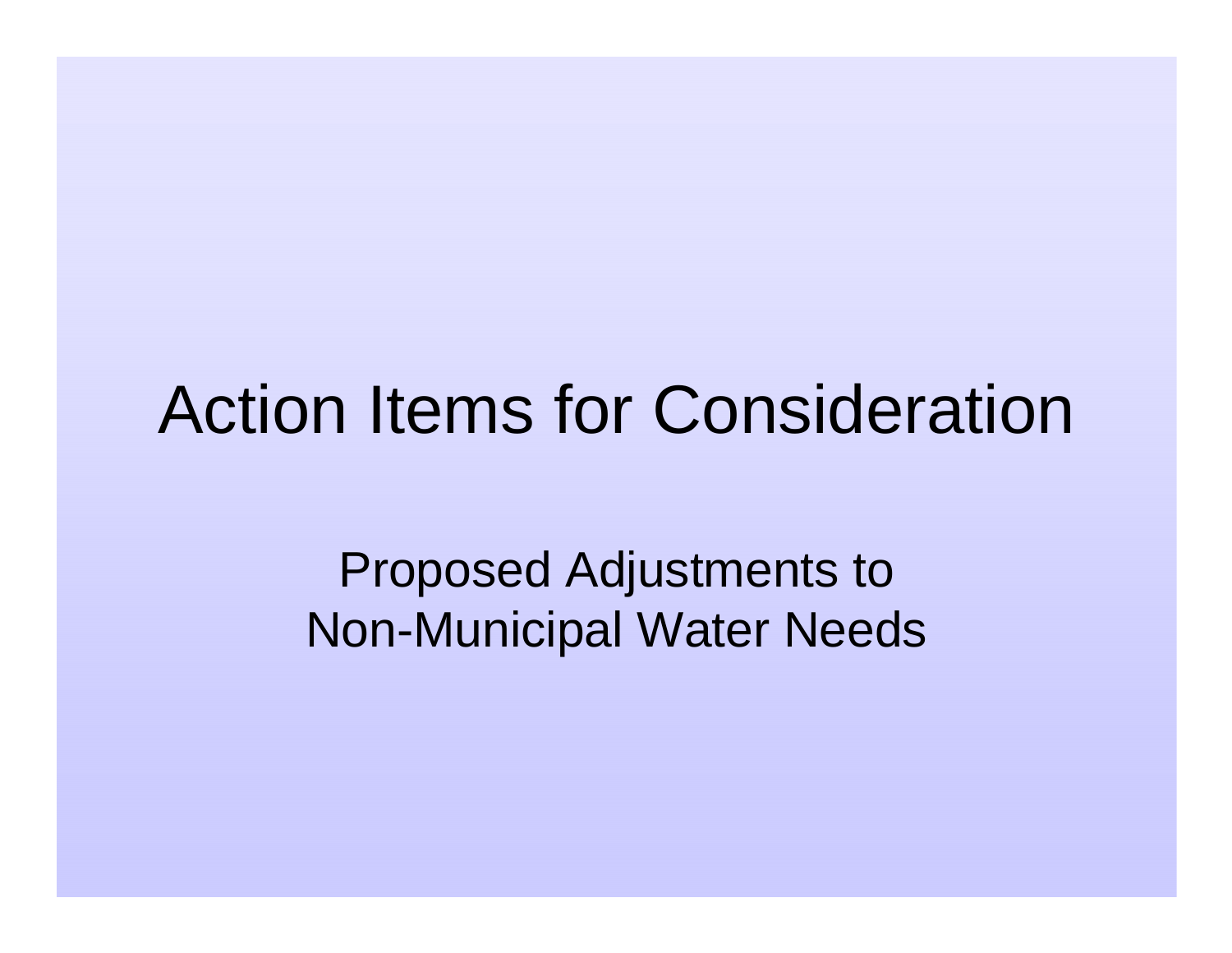- Background
	- – TWDB contracted with Waterstone to develop projections
	- – TWDB adjusted the Waterstone projections when they could not be justified and recommended "most likely"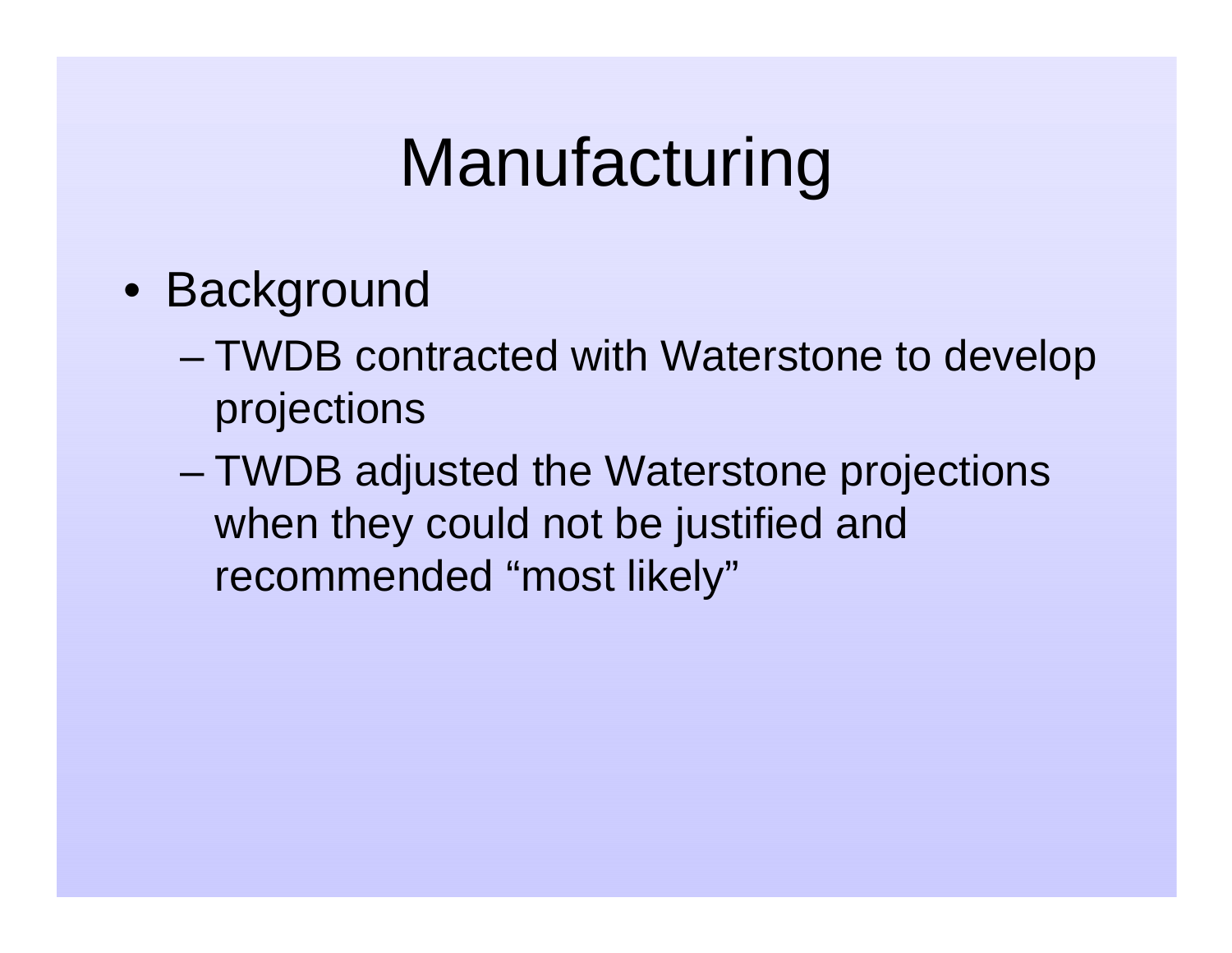# Non-Municipal Water Needs

- Five separate memos submitted to RCWPG
- Will combine five memos into one memo per a request by a RCWPG member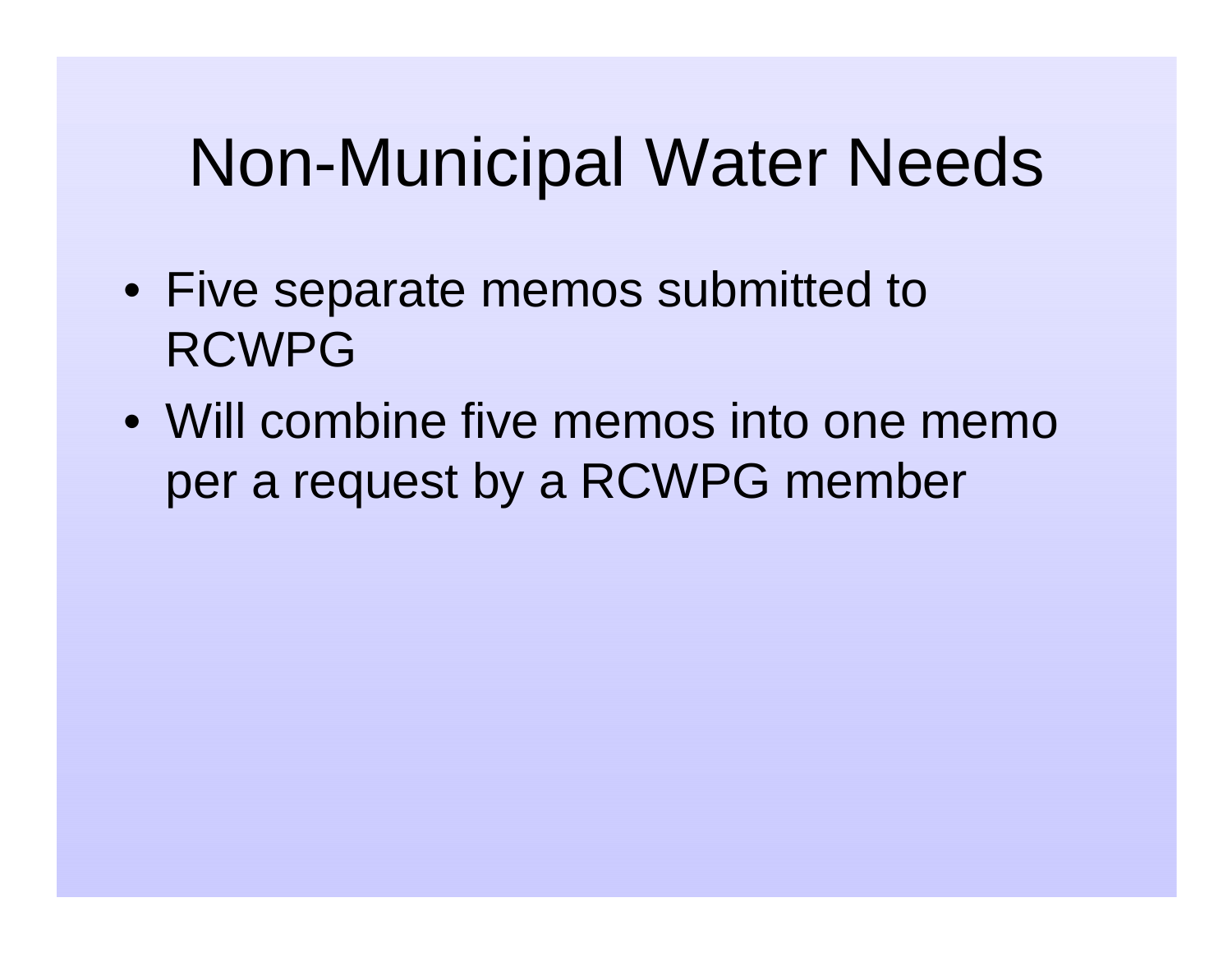- Reasons for changing Manufacturing projections
	- – New manufacturing operations that have opened
	- –Manufacturing operations that have closed
	- –Plans to open new manufacturing operation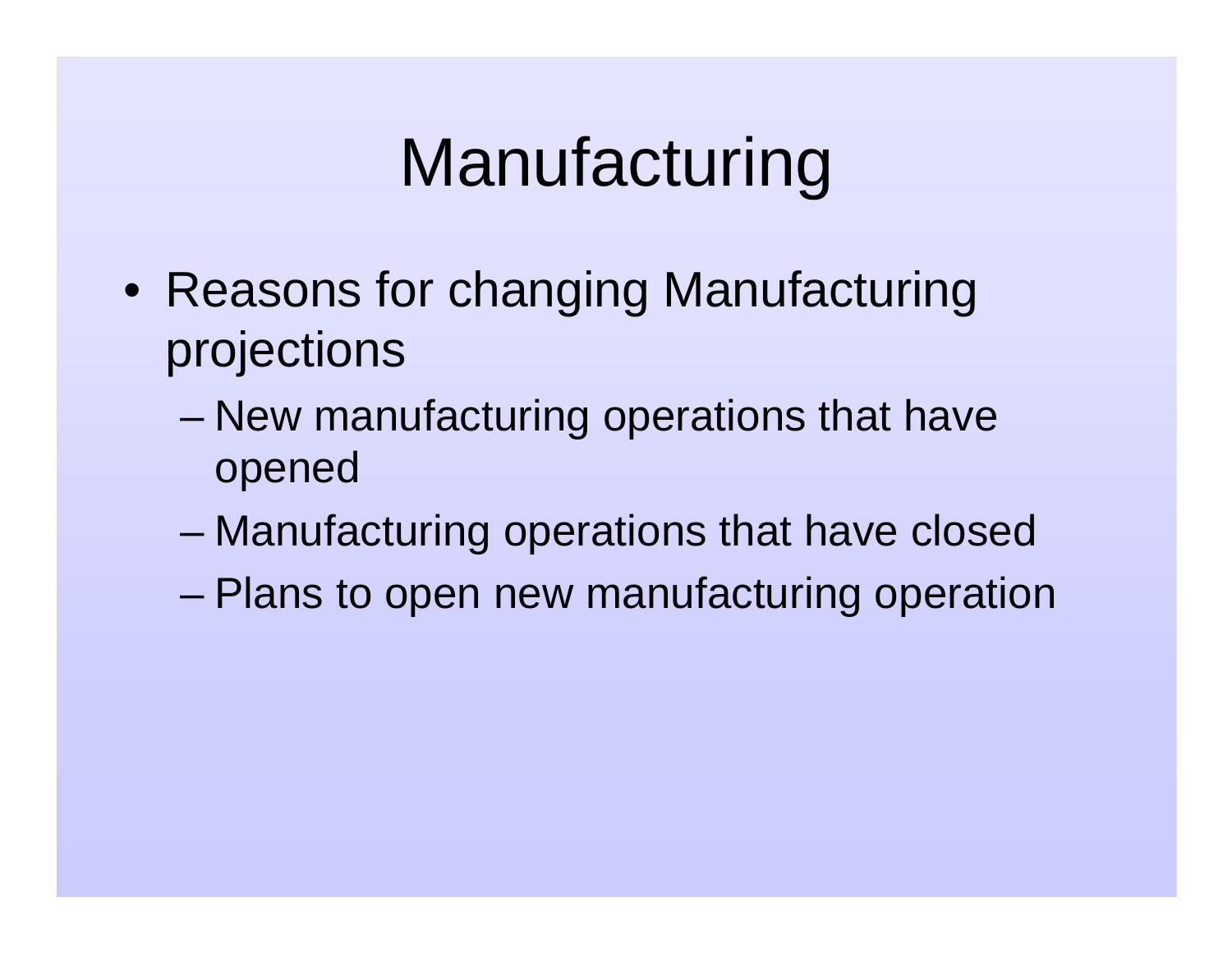- Recommendations
	- – Grayson County
		- TWDB corrected error that was in original draft numbers
		- Agree with revised TWDB recommendation
	- Henderson County
		- Appear to be overestimated
		- Recommend the amount projected in SB1, Phase 1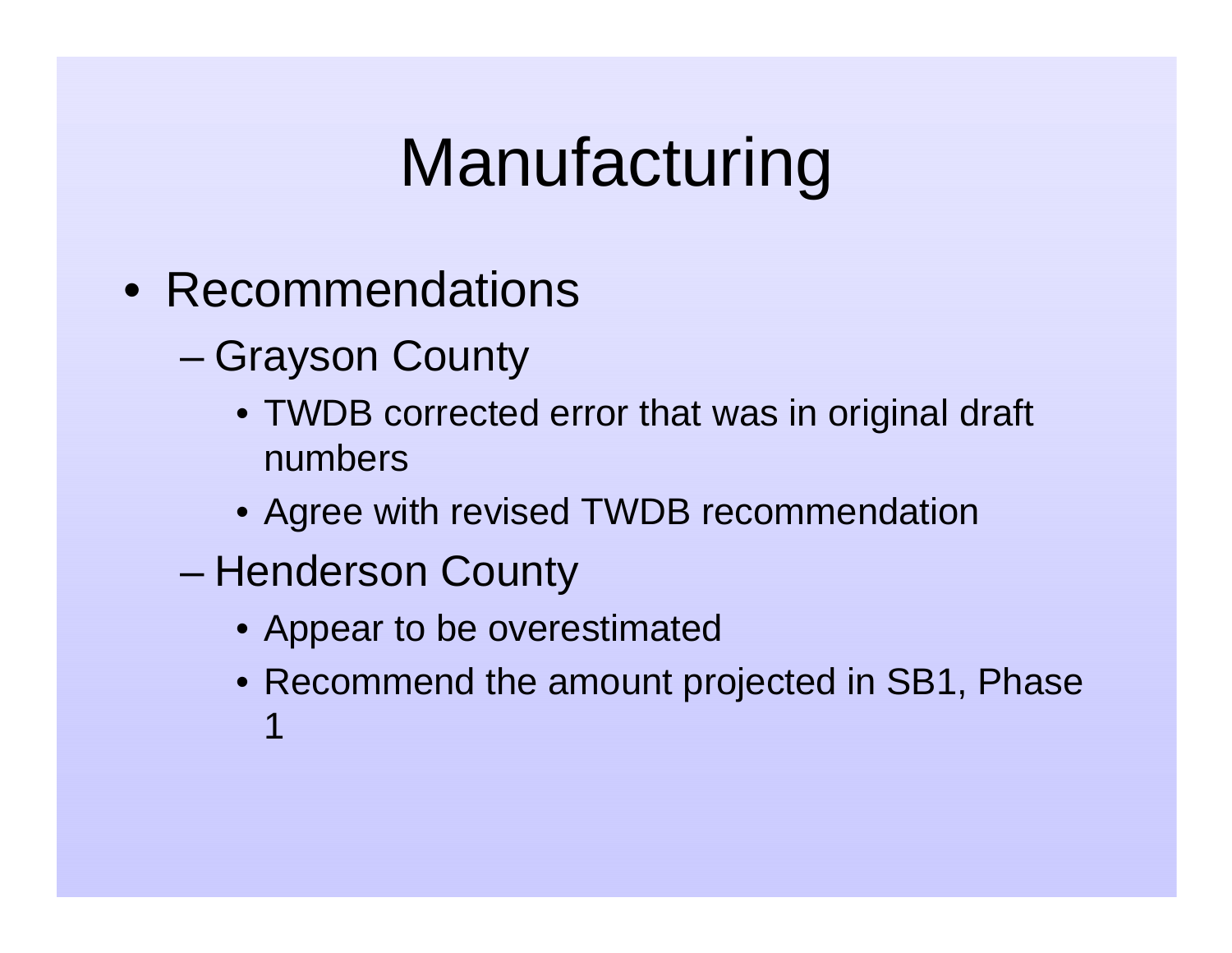- Recommendations (continued)
	- – Kaufman County
		- Increasing at an unrealistic rate
		- Recommend decreasing the rate at which the demands increase through 2060
	- Wise County
		- Appear low
		- Recommend increasing year 2000 and maintaining rate of increase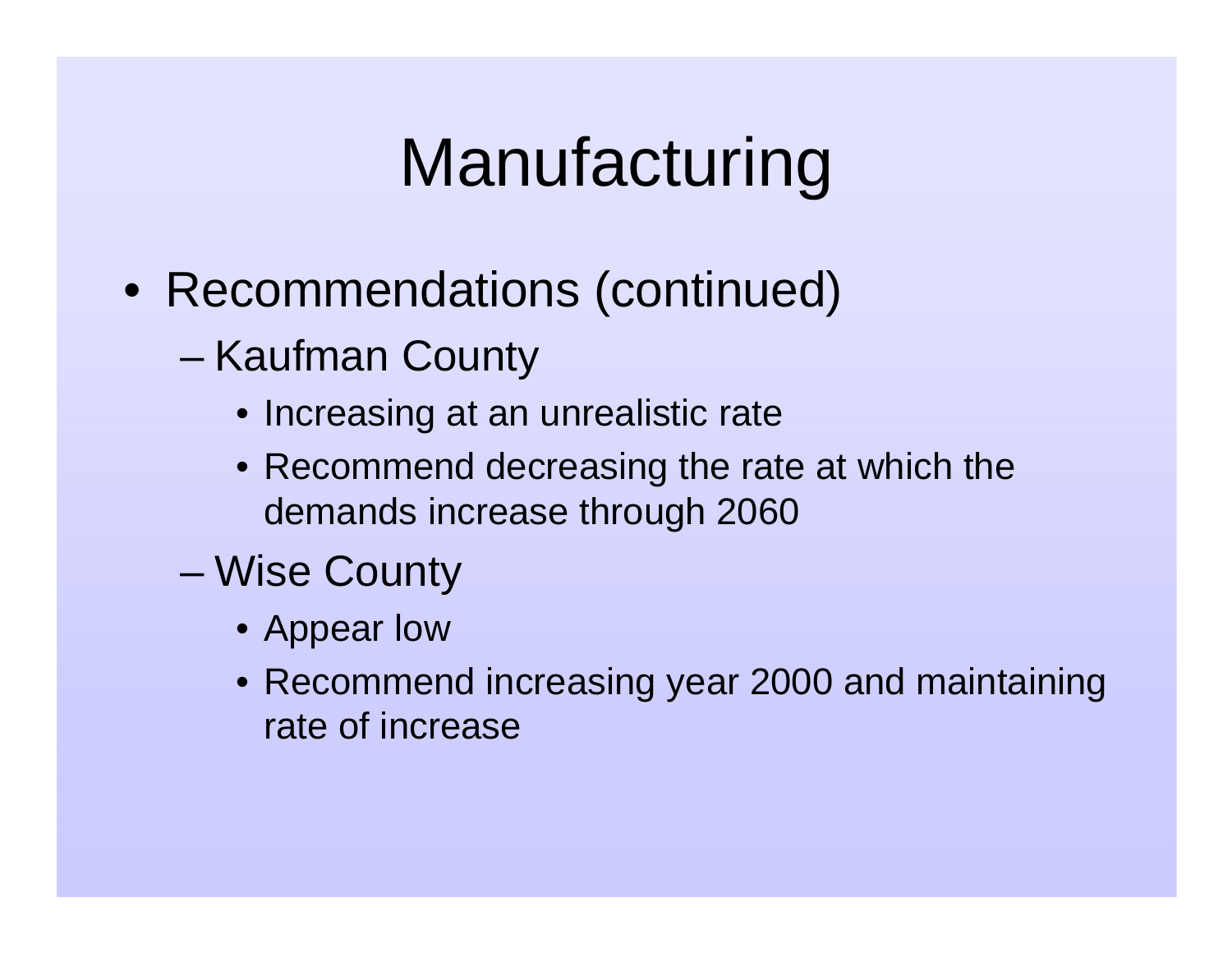

#### **Historical and Projected Manufacturing Demands for Region C**

**Year**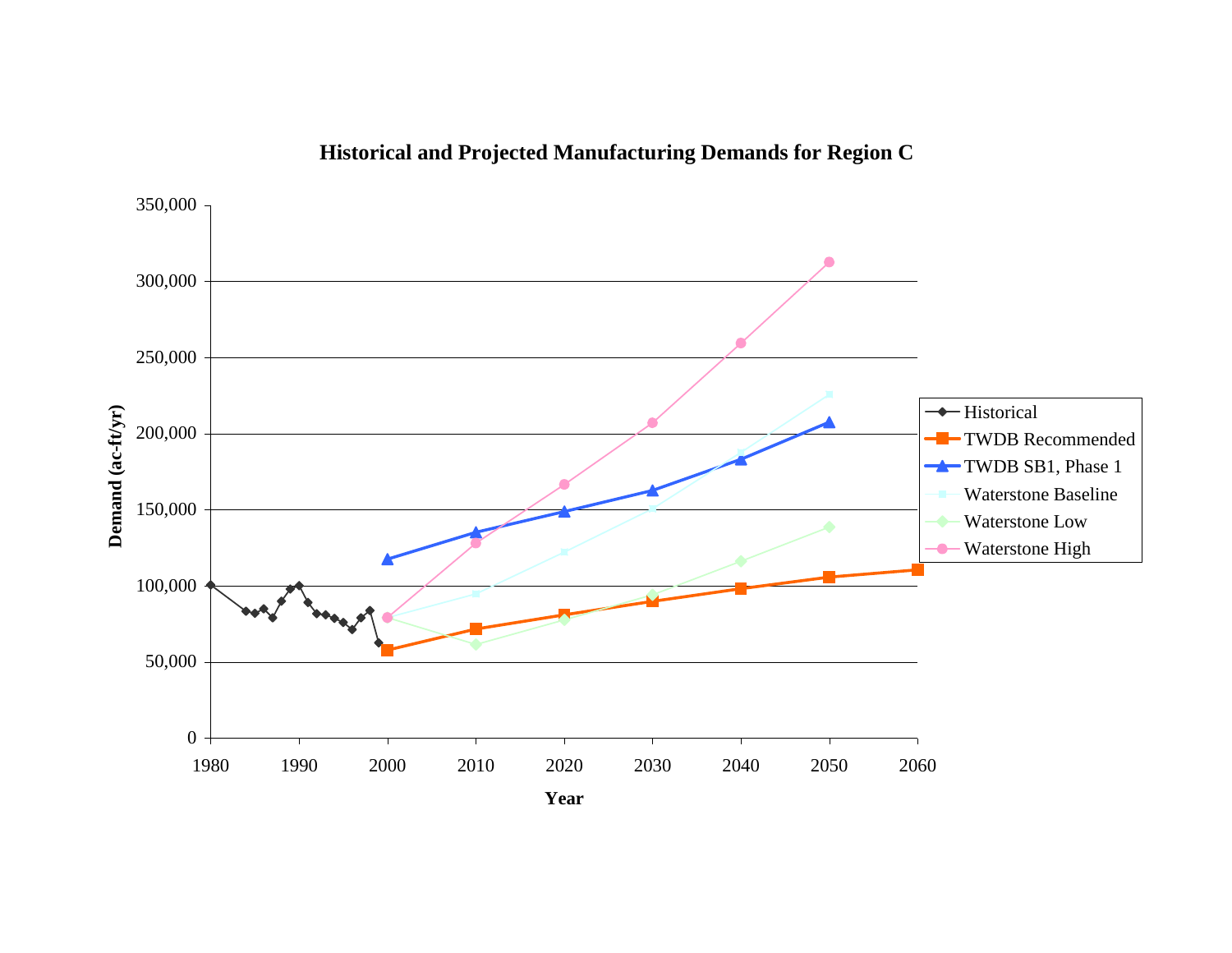# Steam Electric Power

- Background
	- – TWDB contracted with investor owned utility companies
	- – Projections directly related to number and type of existing and planned facilities in region
	- Projections do not necessarily reflect projected regional demands
	- – Assumes increased power generation might come from outside the region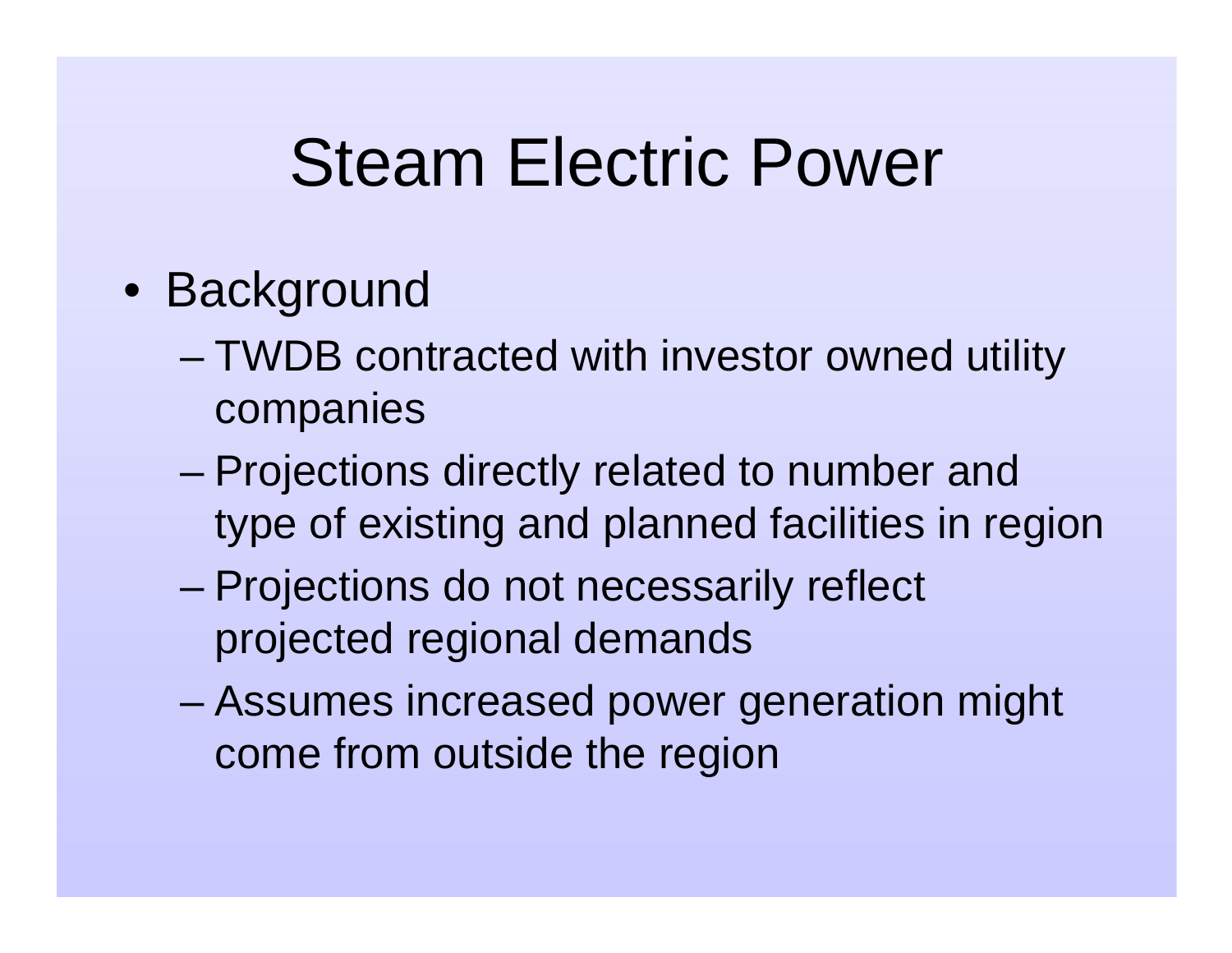# Steam Electric Power

- Reasons for changes
	- – TWDB did not specify reasons they would accept for changes to projections
	- Consultants found some water was doublecounted in the projections for utilities with offchannel storage and run of the river diversions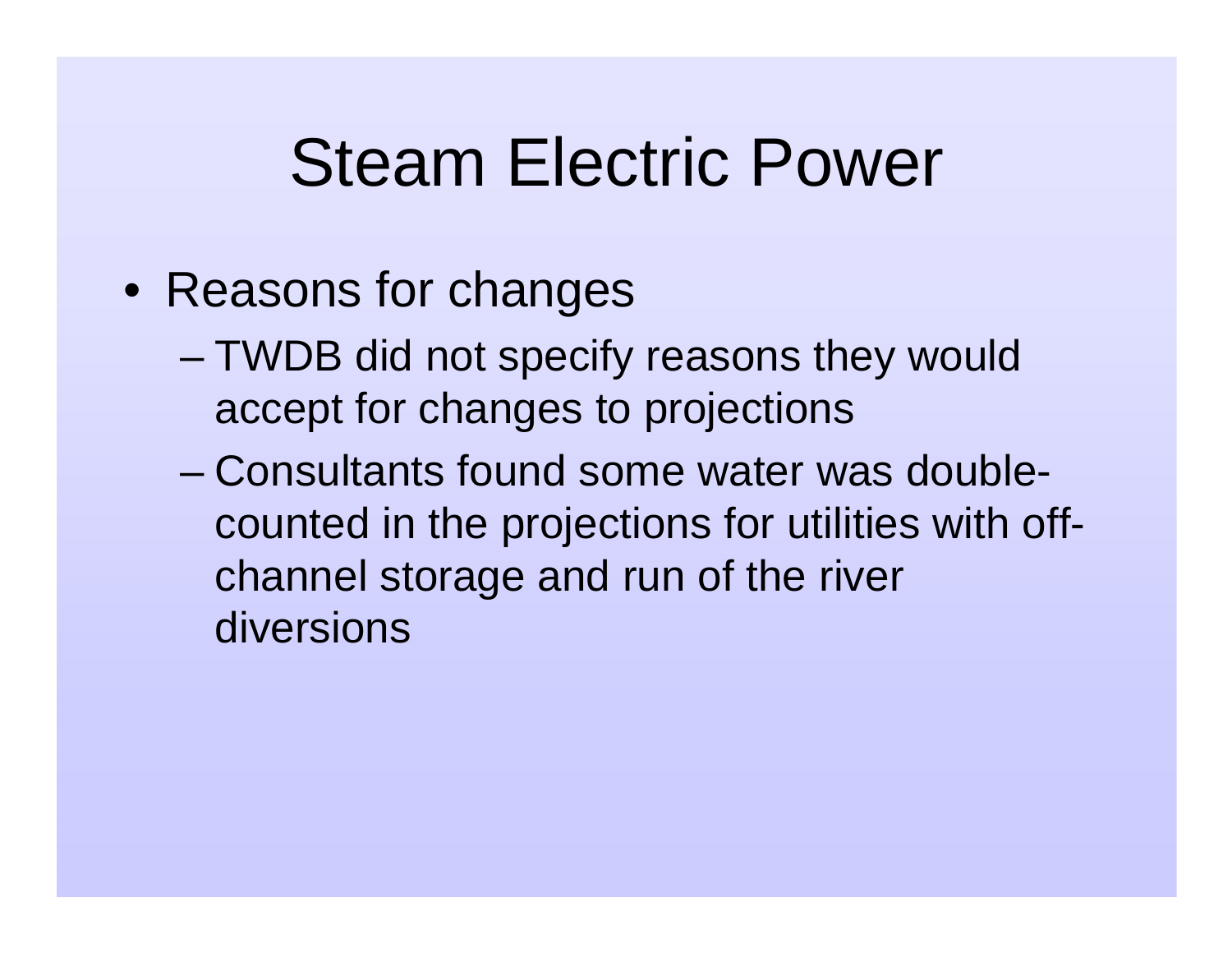# Steam Electric Power

- Recommendations
	- Recalculated water need without double counting run of the river use
	- – Decreased all years
		- Dallas County (except 2020 has slight increase)
		- Fannin County
		- Freestone County
		- Henderson County
	- – Increased all years
		- Tarrant County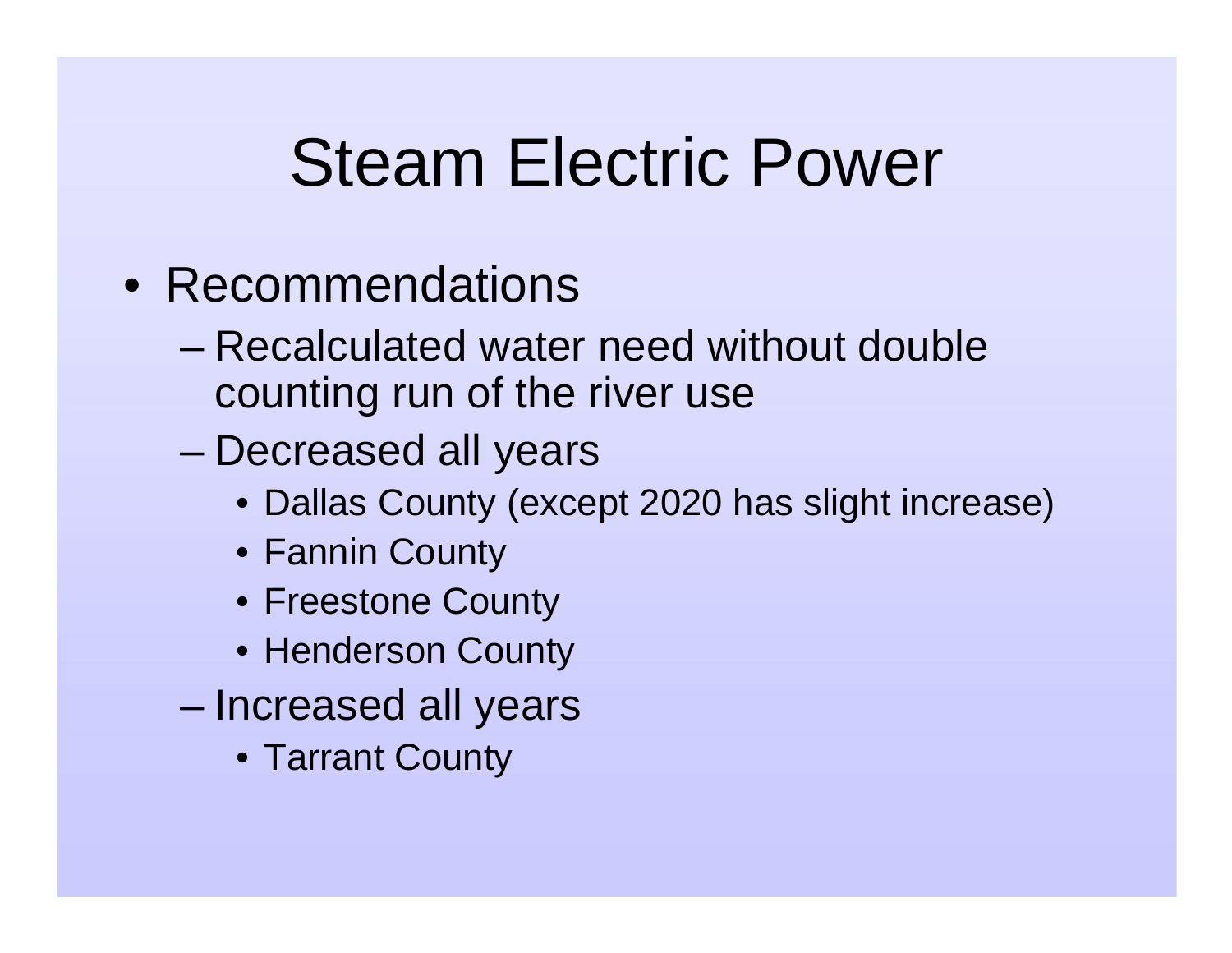#### **Historical and Projected Steam Electric Power Demands for Region C**

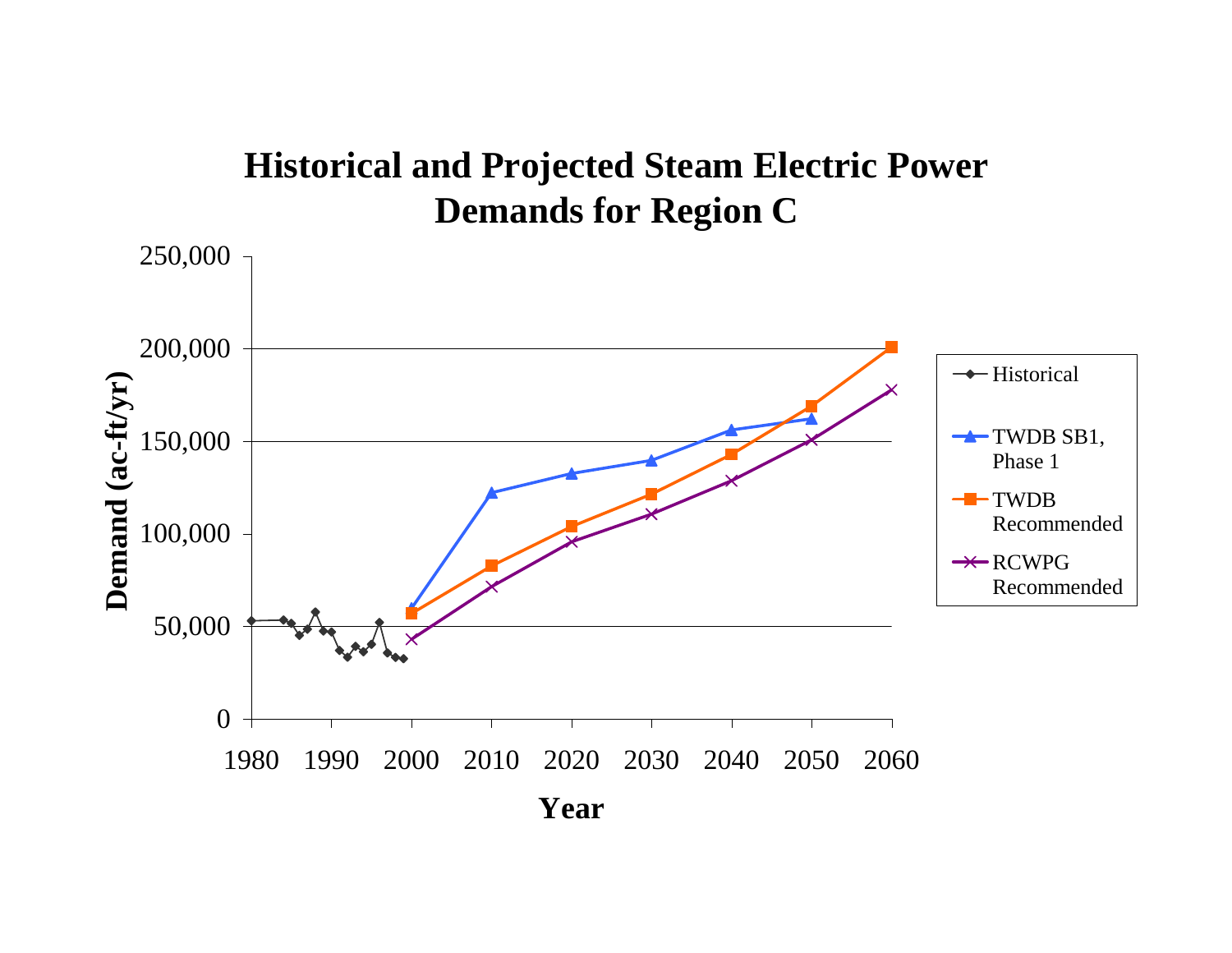- Background
	- – TWDB contracted with Waterstone to develop projections
	- – TWDB adjusted the Waterstone projections when they could not be justified and recommended "most likely"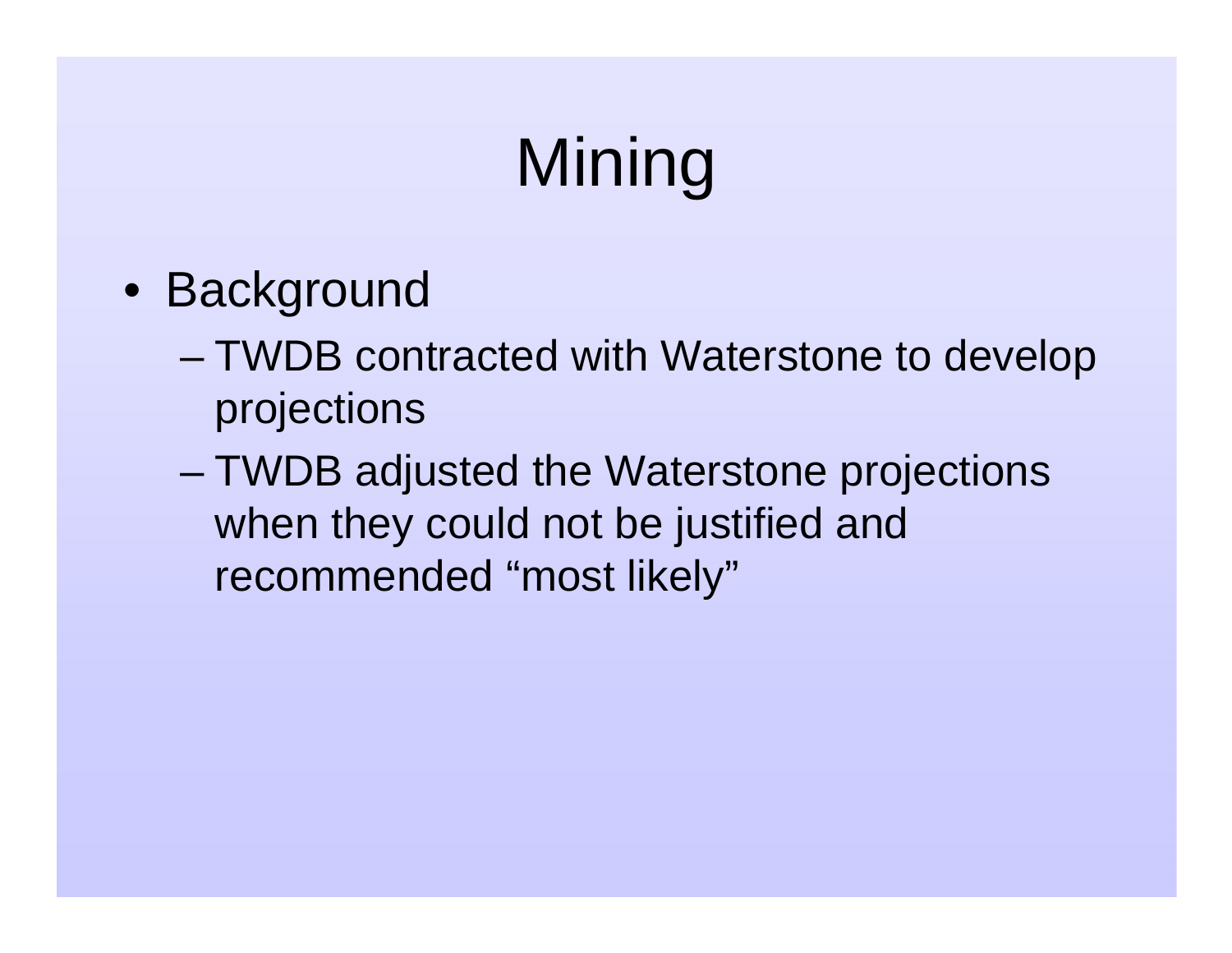- Reasons for Changes
	- –New mining operations that have opened
	- –Mining operations that have closed
	- –Plans for new mining operations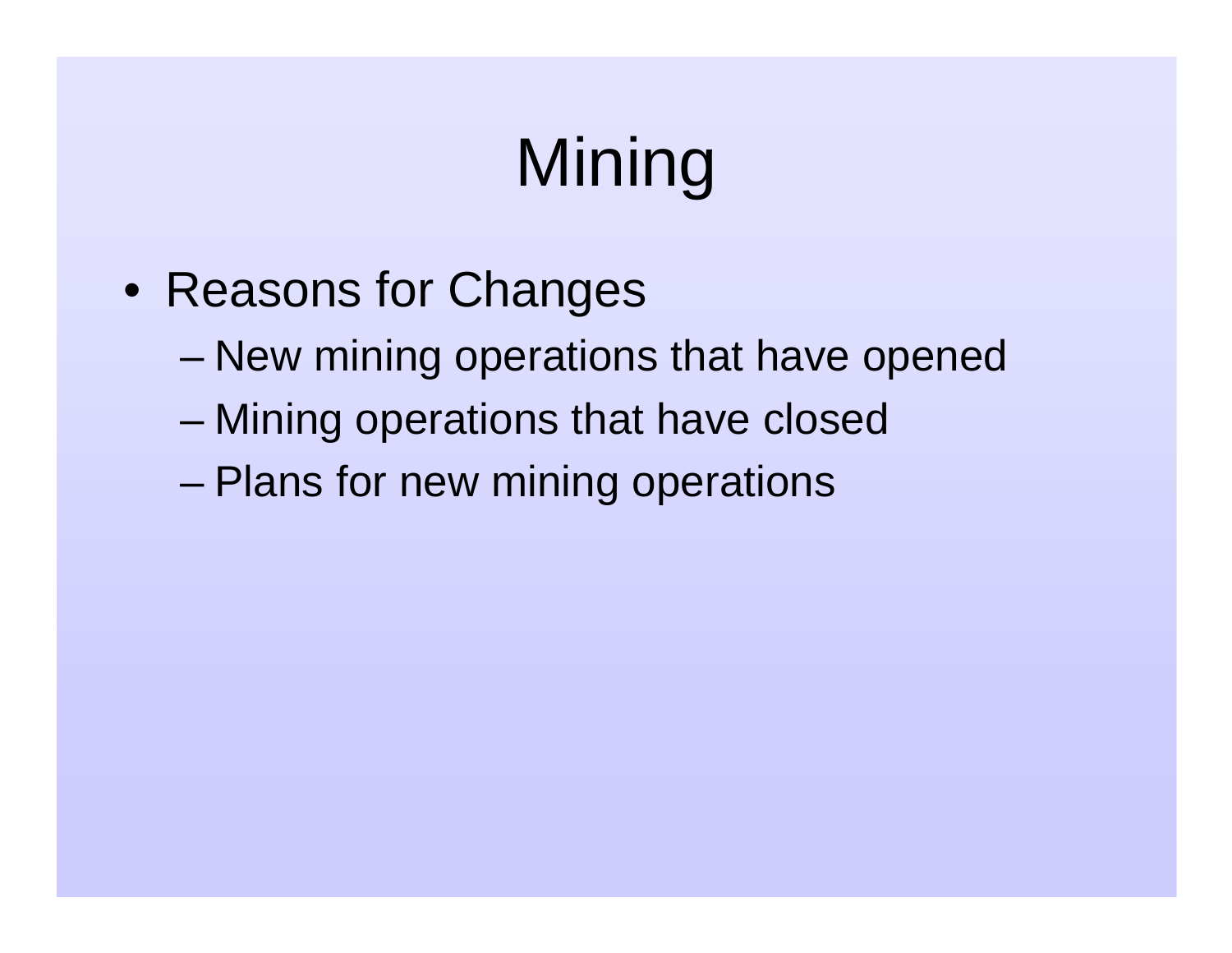- Recommendations
	- – Collin County
		- Appear to be underestimated
		- Recommend using higher historical use beginning in 2010
	- Dallas County
		- Appear to increase at an unreasonable rate
		- Recommend maintaining level projected demand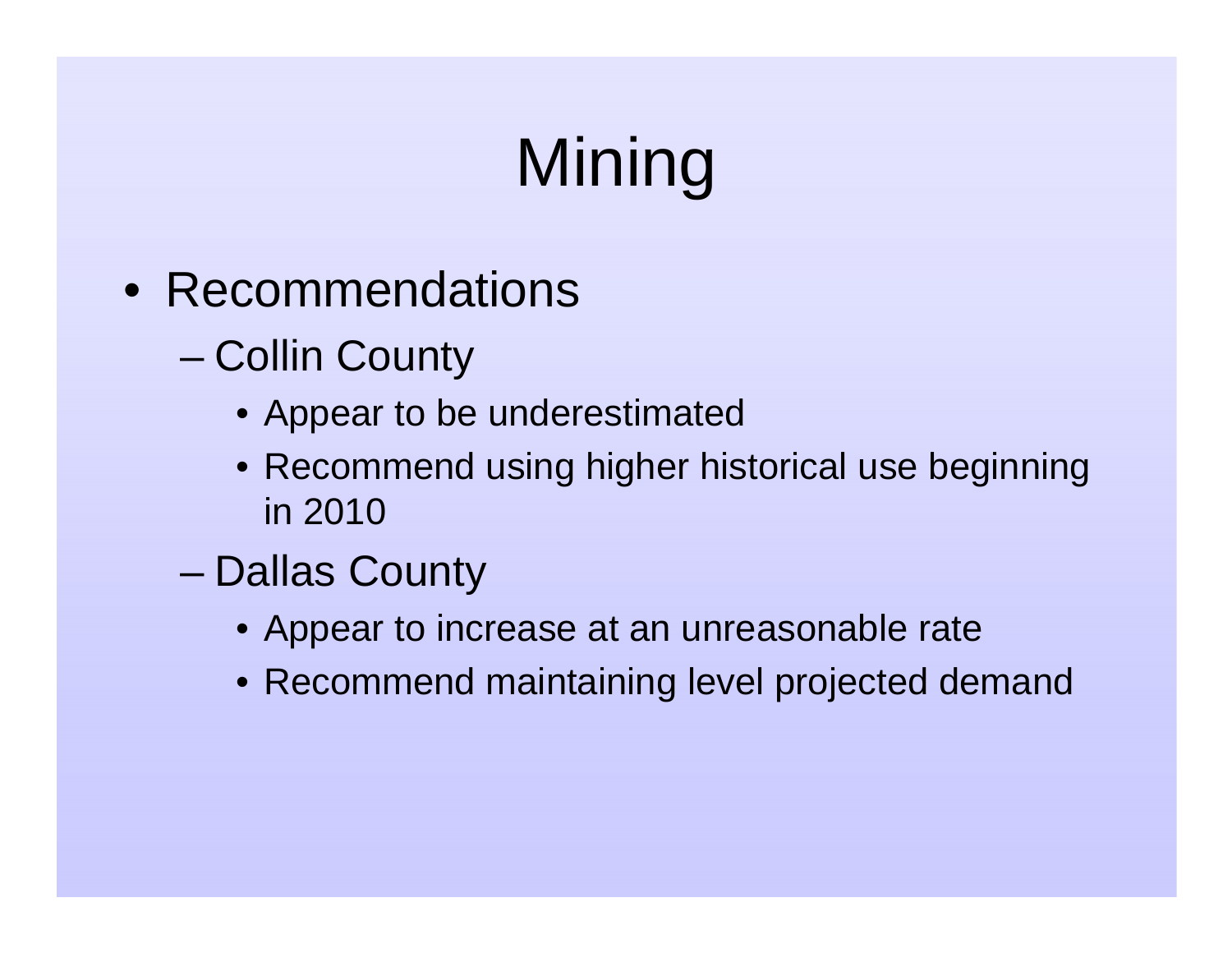- Recommendations (continued)
	- – Ellis County
		- Recommend level projected demand, not declining demand
	- – Jack County
		- Recommend level projected demand, not increasing demand
	- – Navarro County
		- Recommend level projected demand, not increasing demand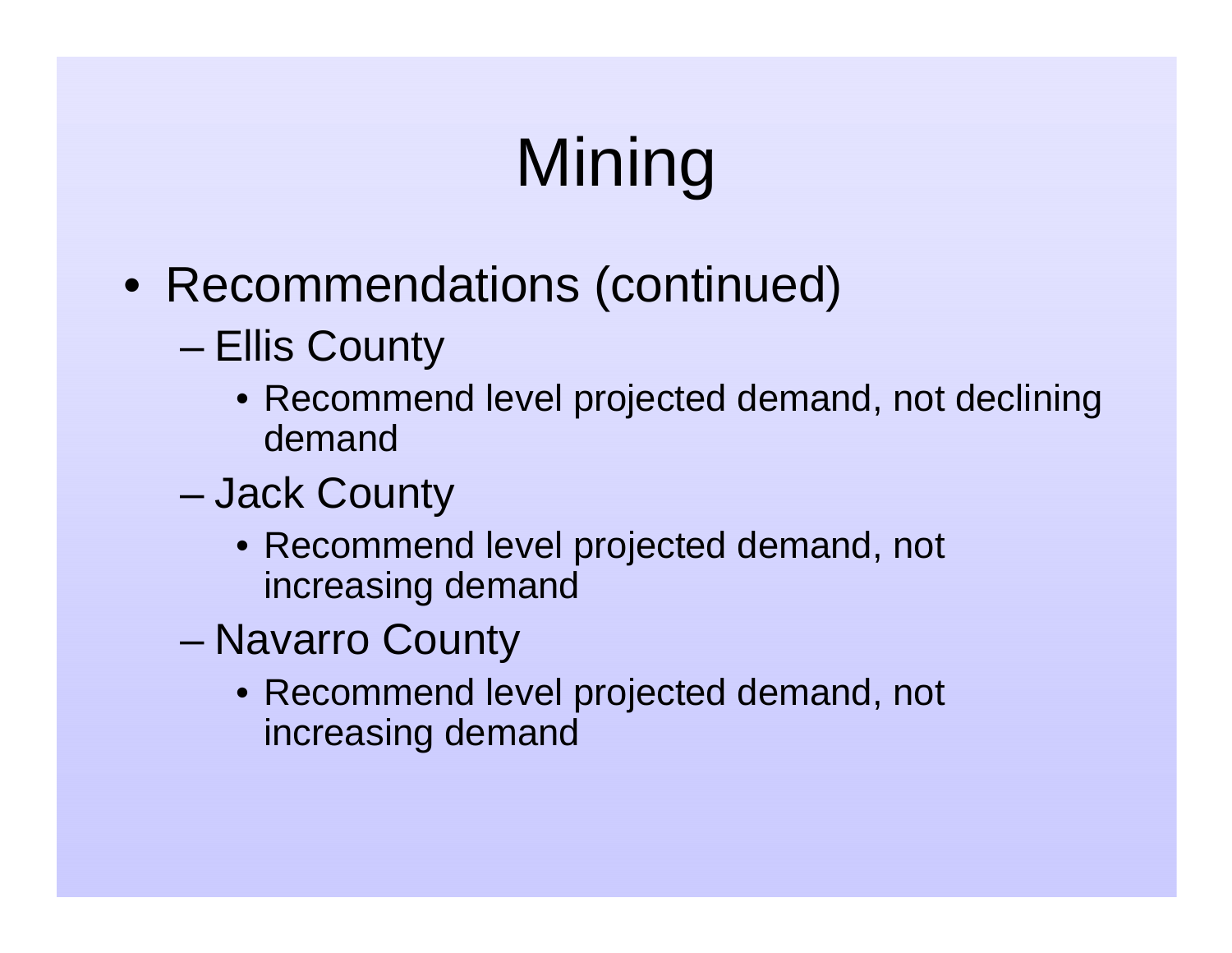#### **Historical and Projected Mining Demands for Region C**

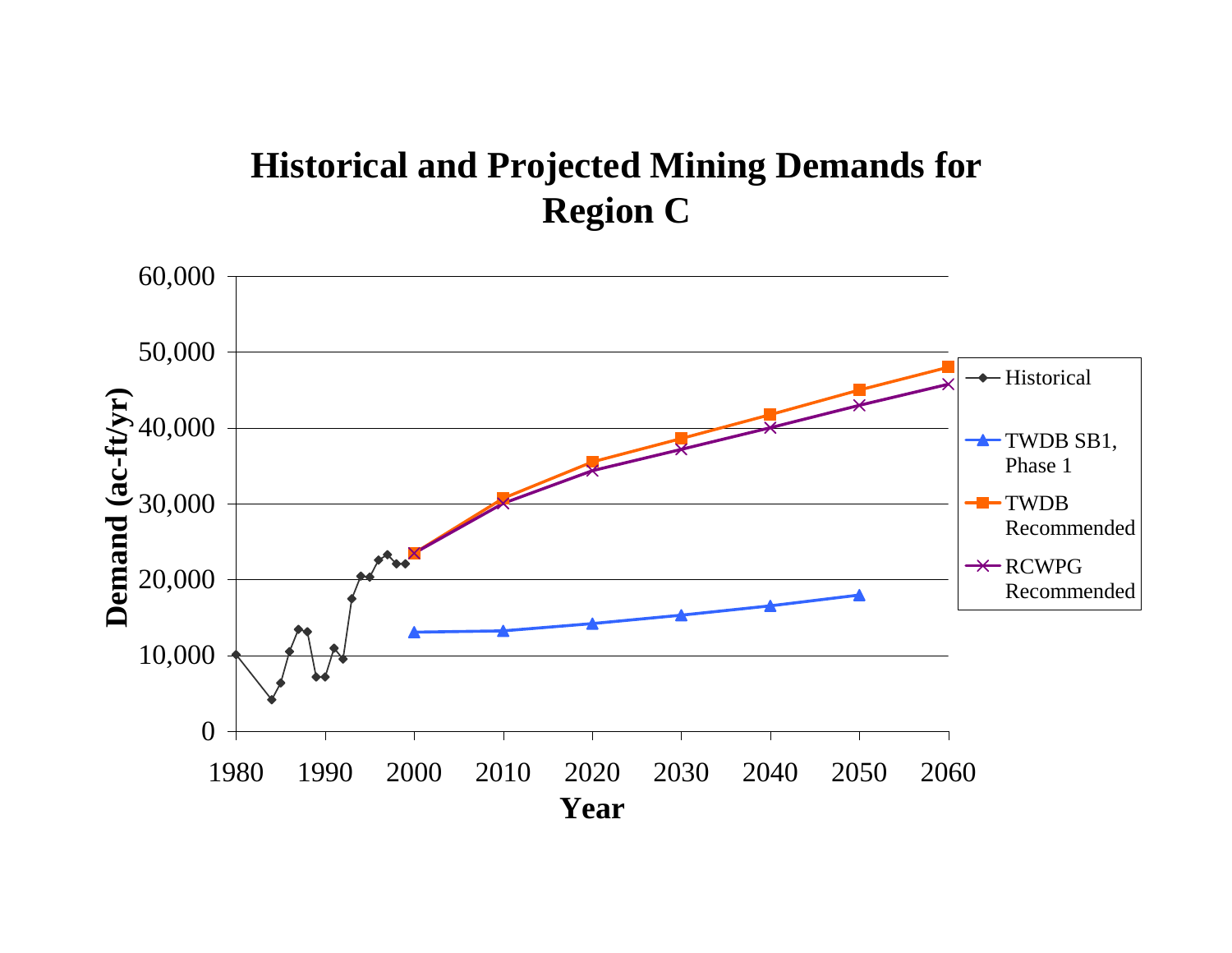# Livestock

- Background
	- –TWDB developed projections
- Reasons for Changes
	- – Plans for constructing confined livestock feeding operations
	- –Evidence of change in water requirements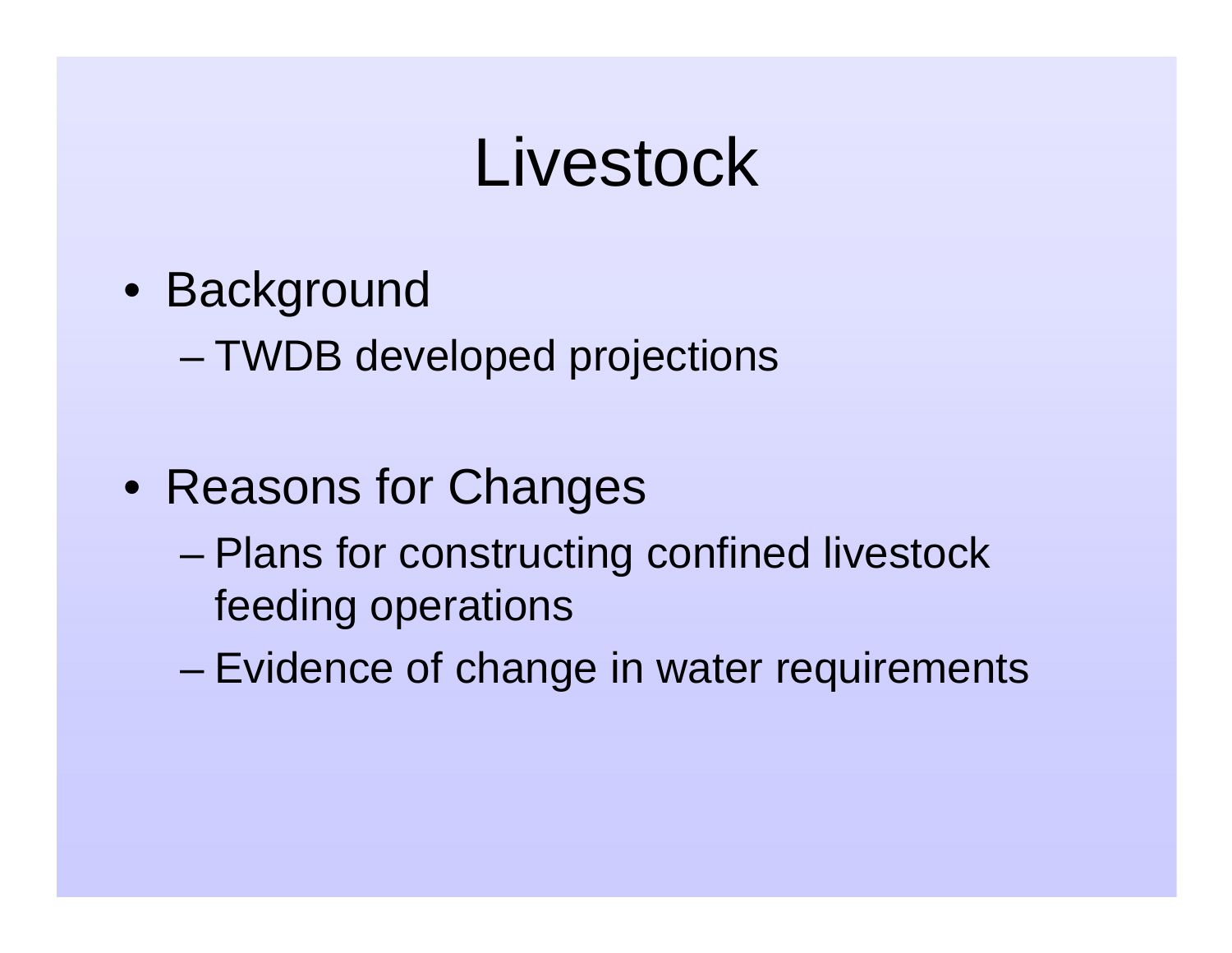# Livestock

- Recommendations
	- – Cooke County
		- Appear to be low
		- Recommend increasing 2010 water need and maintain a level water need through 2060
	- Ellis County
		- Adjusted to 1,183 AF/Y due to TWDB correction (adjusted since the September memo)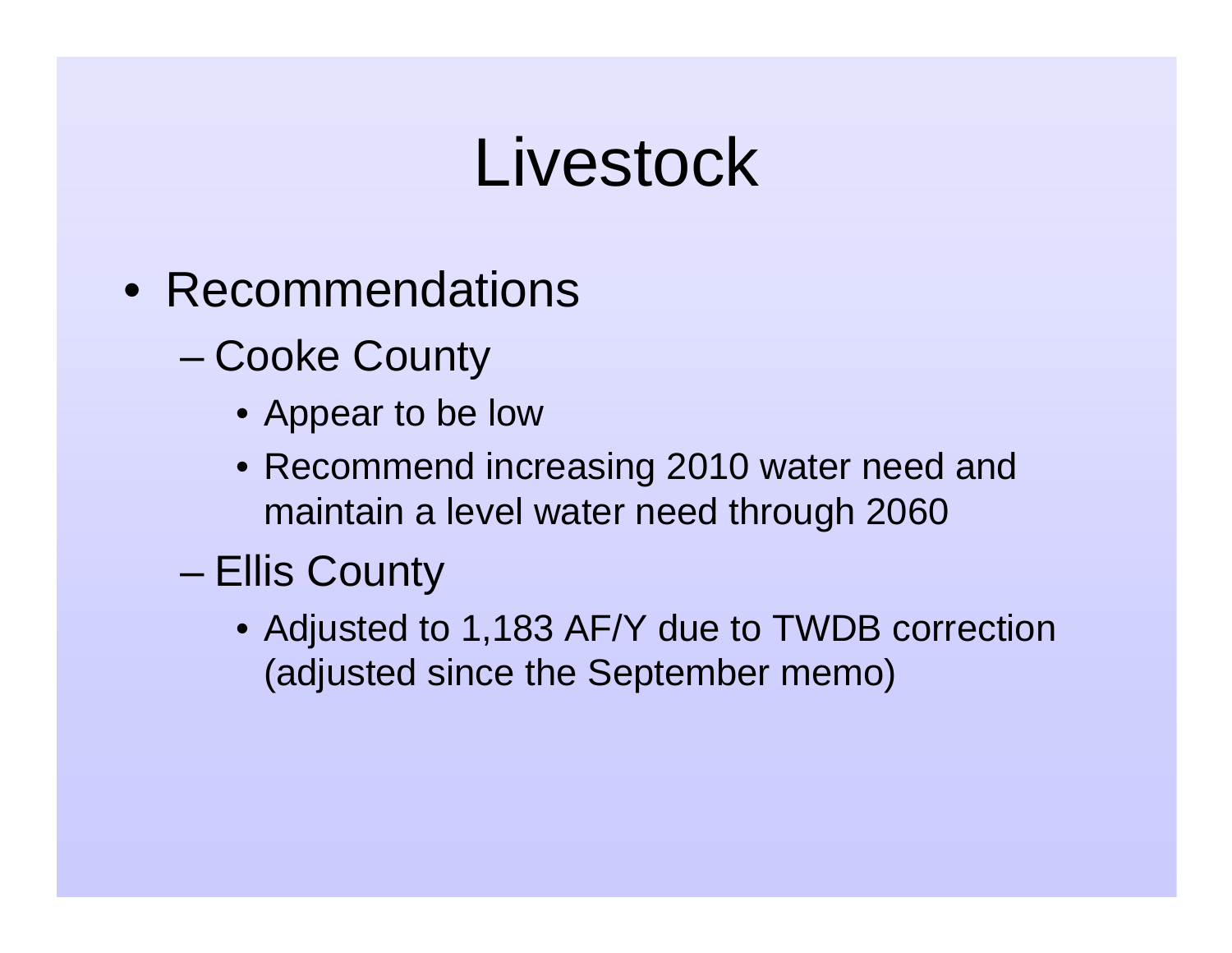#### **Historical and Projected Livestock Demands for Region C**

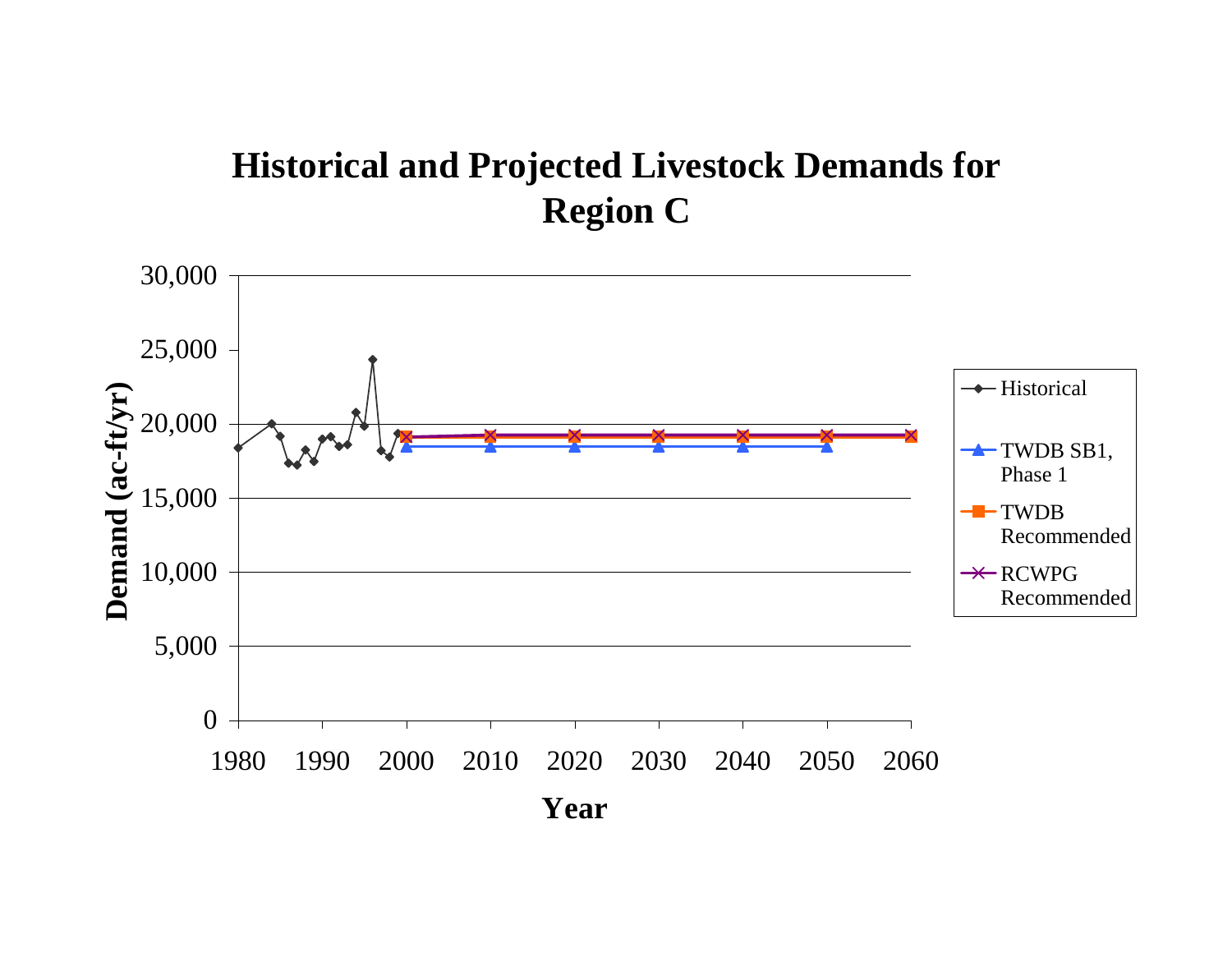# Irrigation

- Background
	- –TWDB developed projections
- Reasons for Change
	- – Evidence that another year more representative of demands
	- – Evidence that projections from another source are more accurate
	- Evidence that projected rates of change from 2002 State Water Plan are no longer valid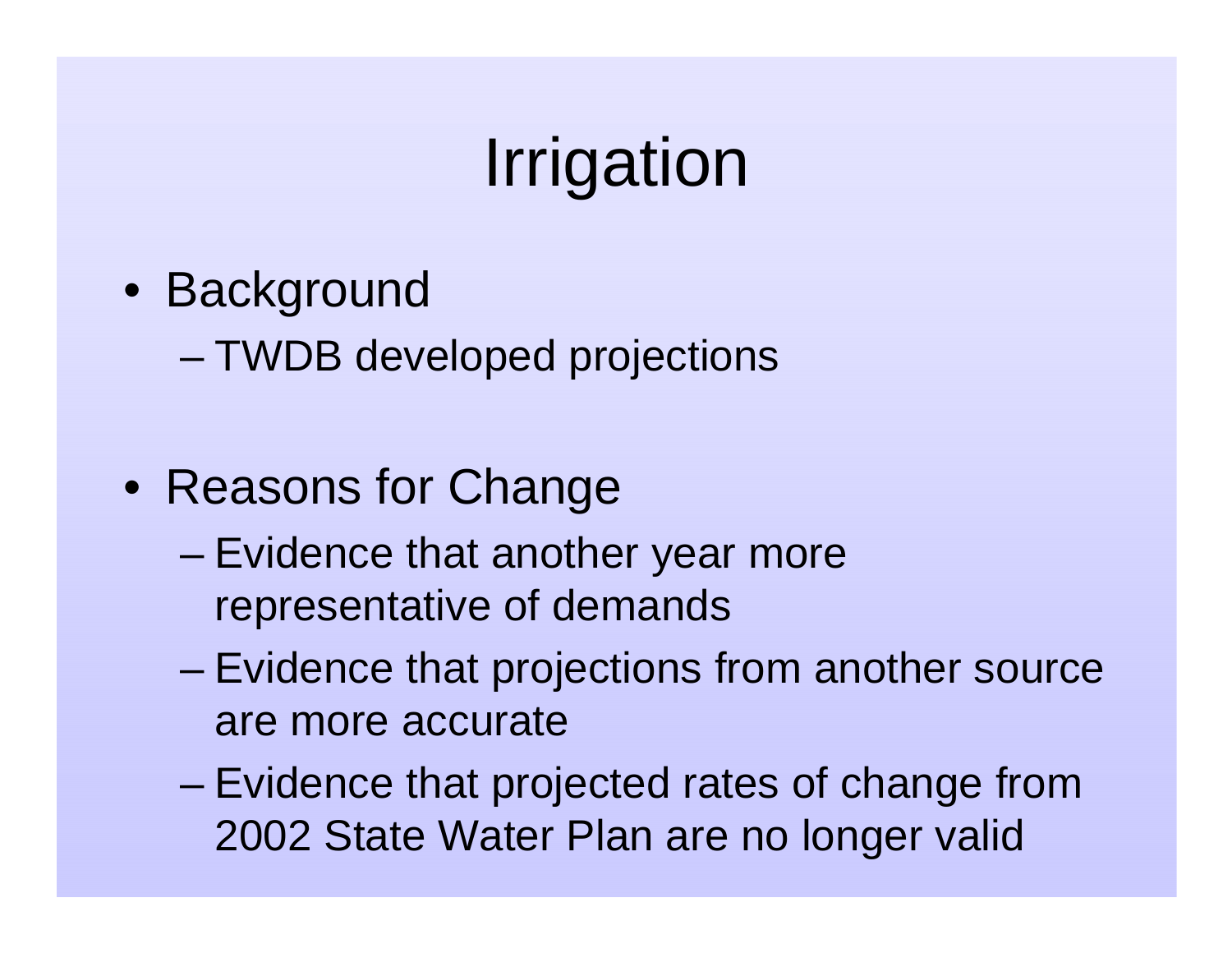# Irrigation

- Recommendations
	- – Cooke County
		- TWDB projection of zero seems unlikely
		- Recommend increasing demand to 1996-199 use and maintaining level projection
	- Fannin and Kaufman Counties
		- TWDB projections reduced over time
		- Recommend maintaining constant water need projection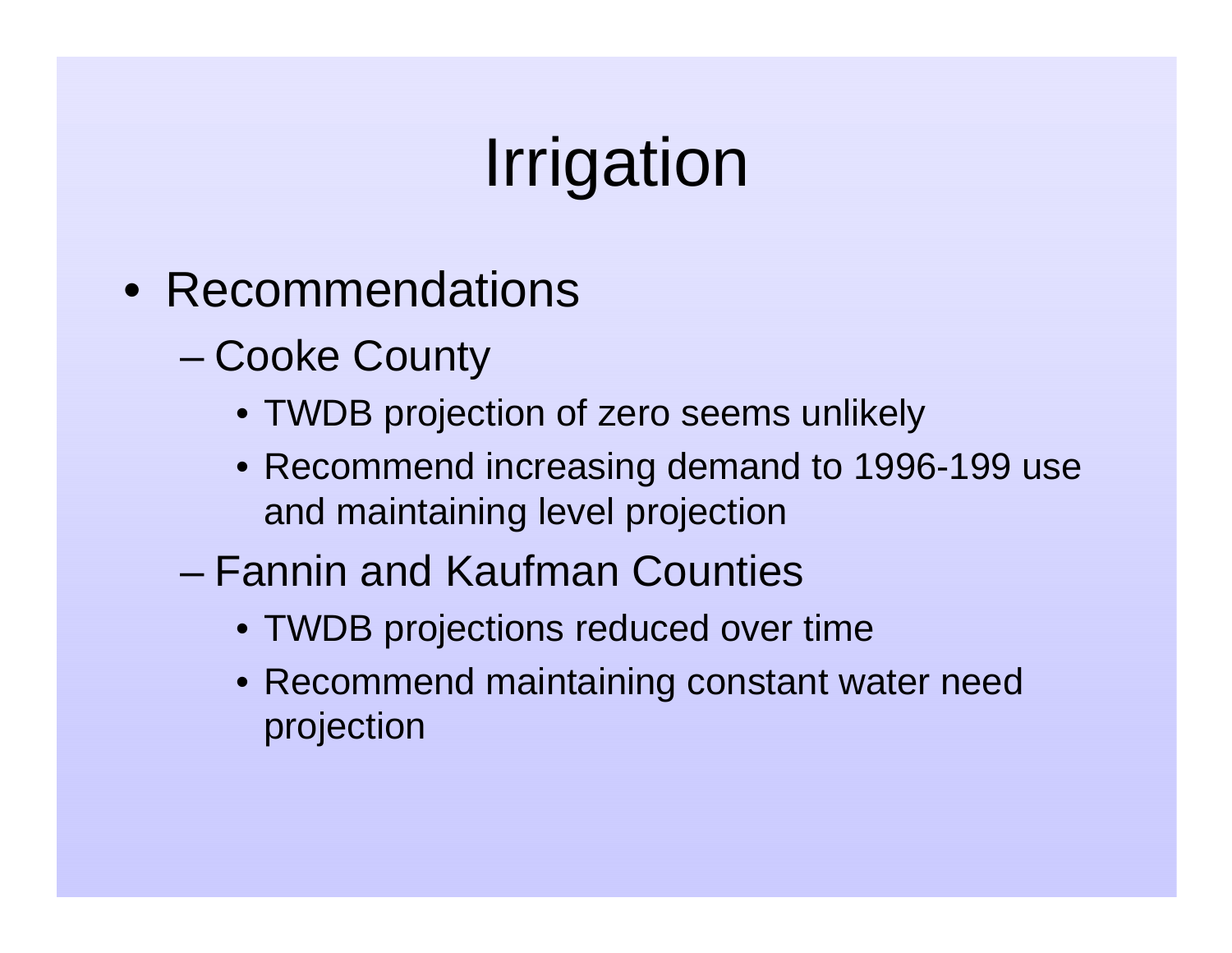#### **Historical and Projected Irrigation Demands for Region C**

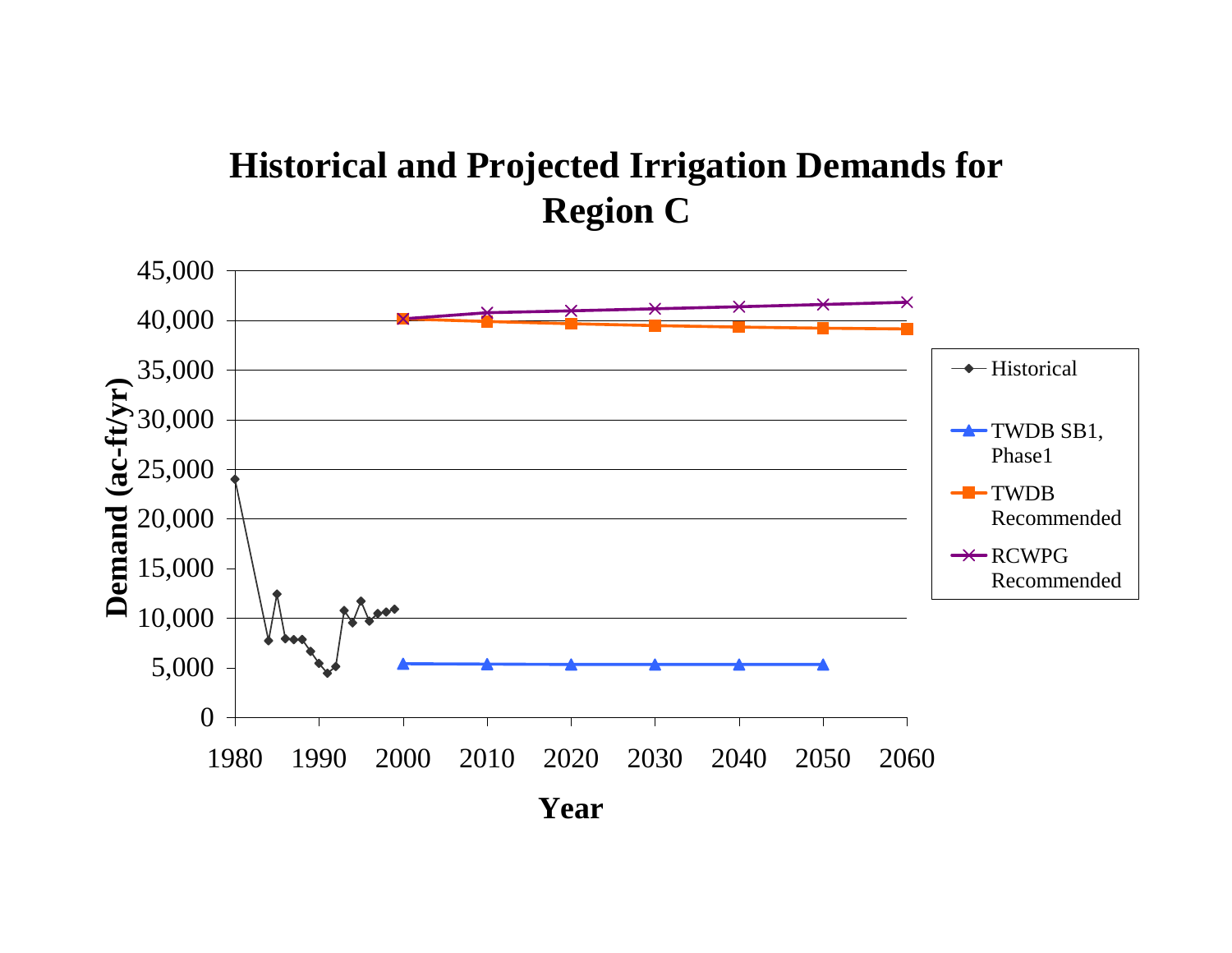# Summary of Non-Municipal Water Needs Projections

- Overall adjustments to non-municipal water needs projections are slightly lower than TWDB's draft numbers
- Overall adjustments to non-municipal water needs projections are more noticeably lower than SB1, Phase 1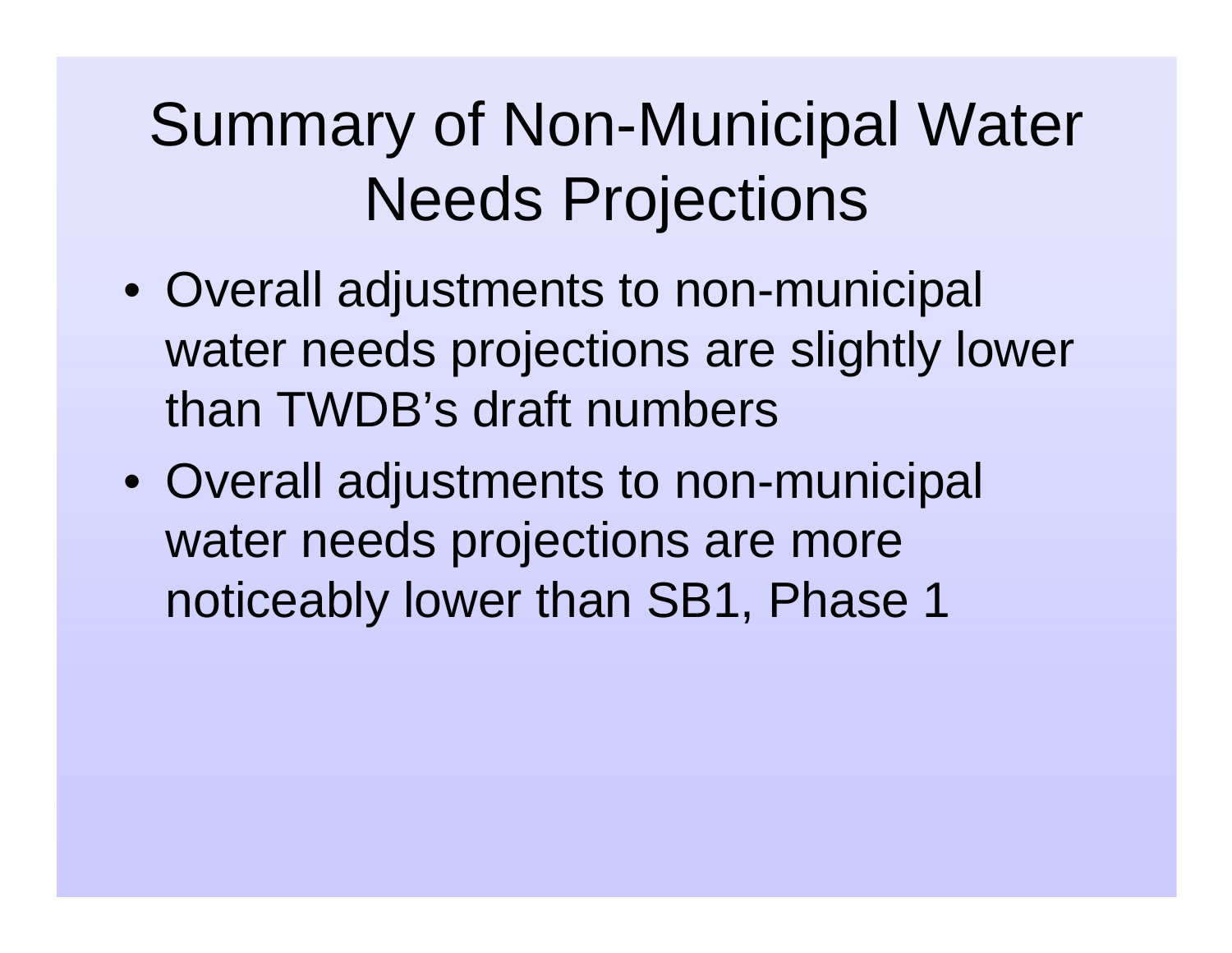#### **Comparison of Region C Non-Municipal Water Needs - SB1, Phase 2**

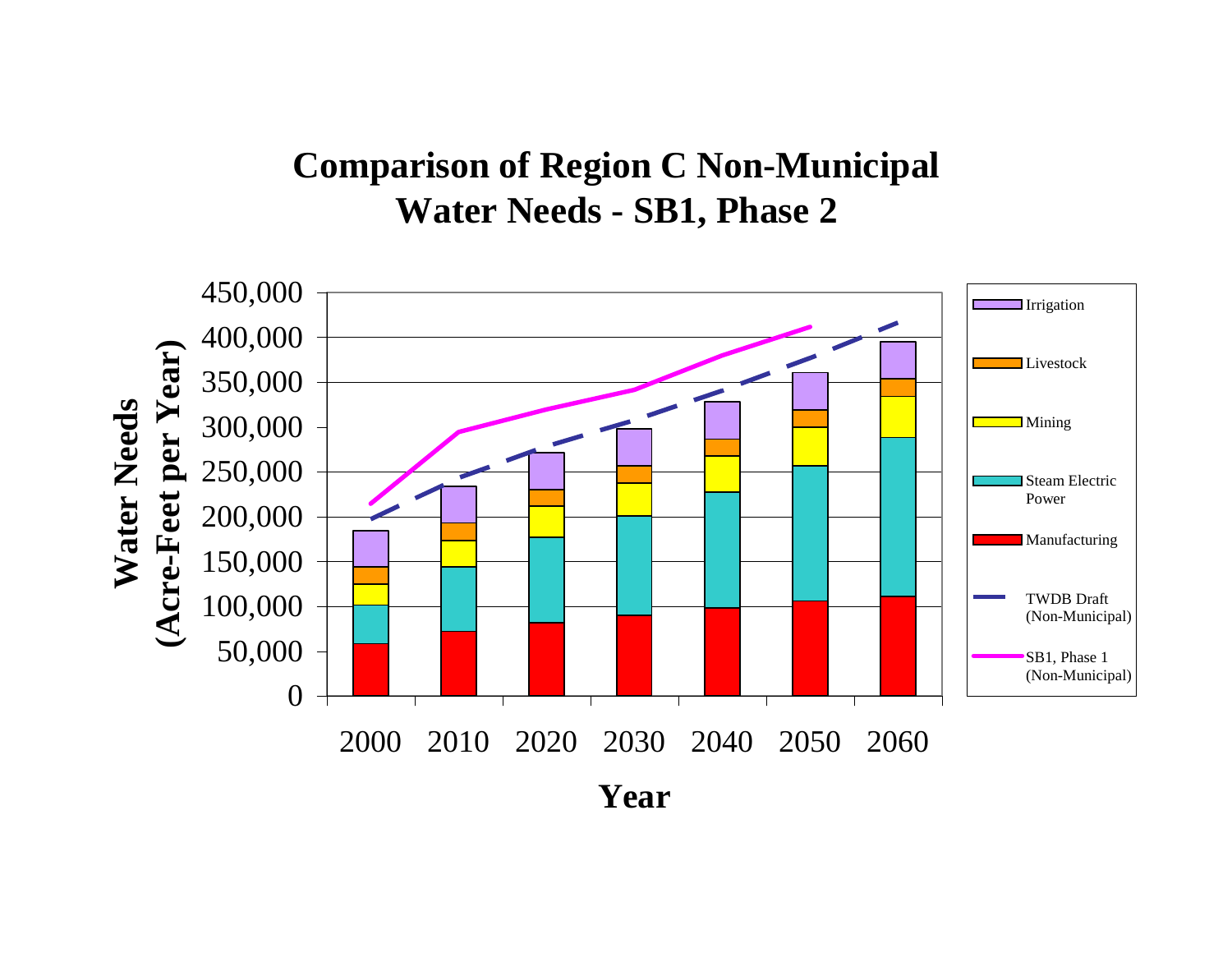#### **Comparison of Region C Water Needs SB1, Phase 2**

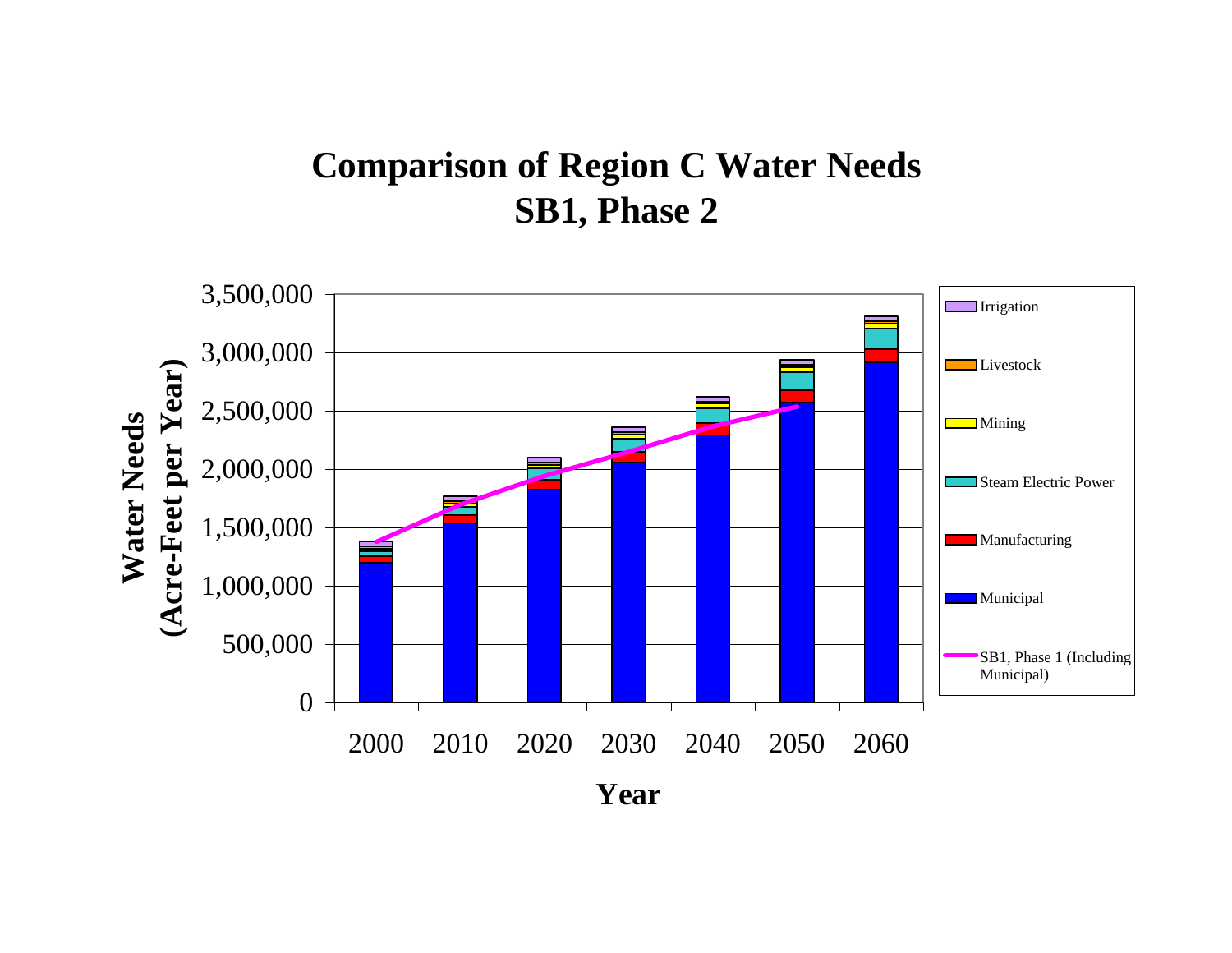# Non-Municipal Water Needs **Projections**

- Consultants will combine 5 memos into one memo
- Need RCWPG approval to submit request for adjustments to non-municipal water needs projections to the TWDB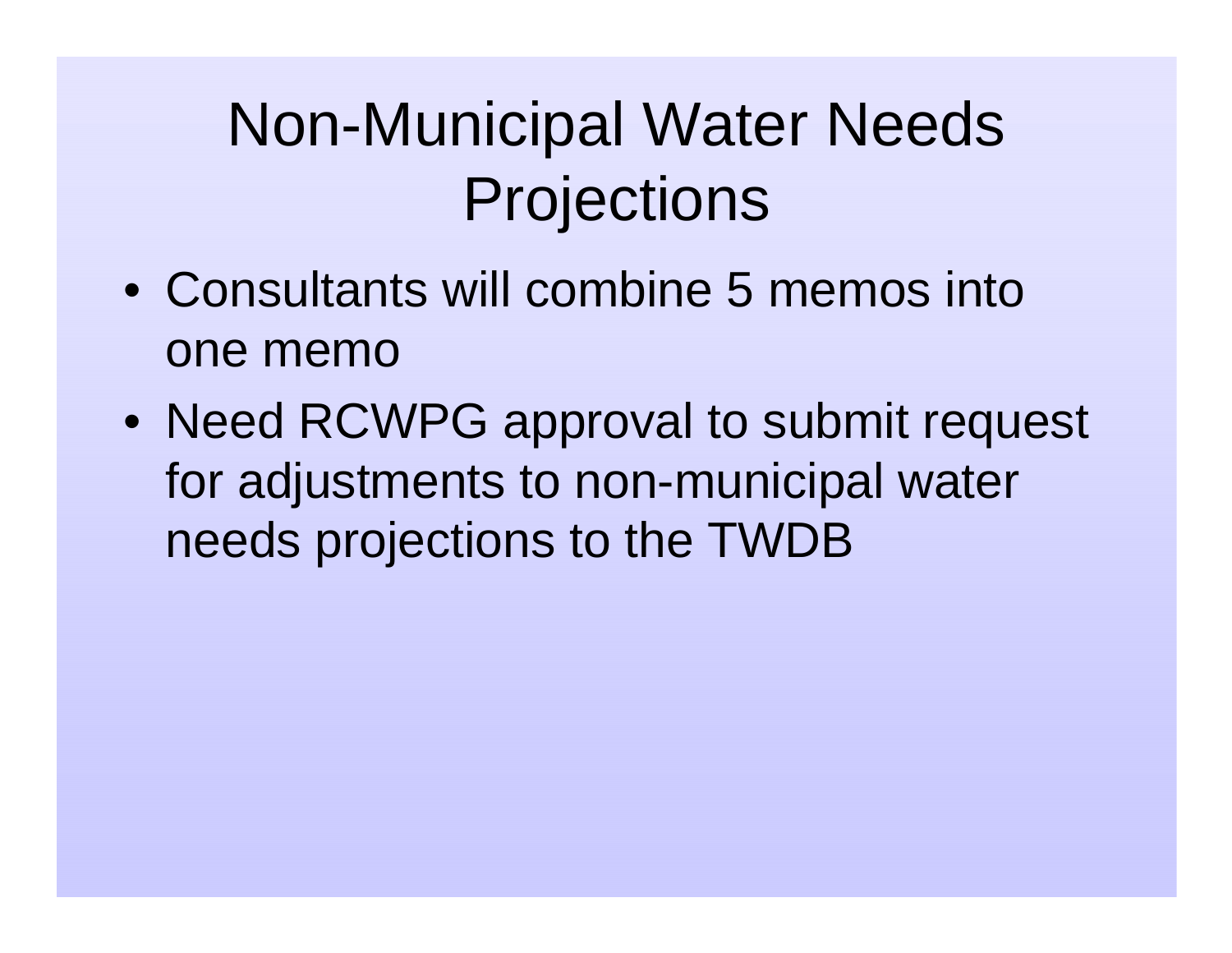# Action Items for Consideration

Supplemental Funding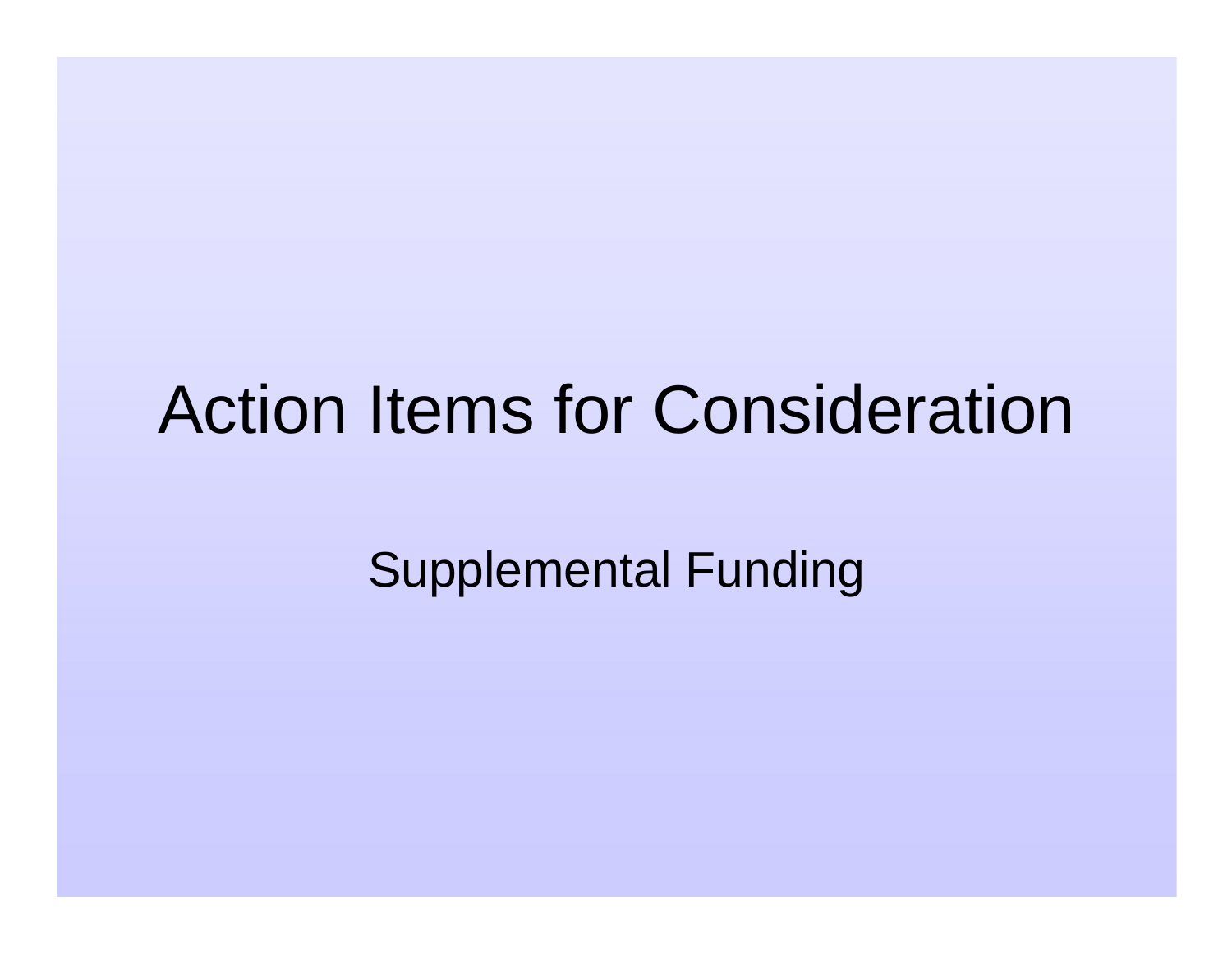- TWDB seeking input on tasks the RWPGs would like to study in addition to their current scopes of work
- TWDB also seeking region's preference on how to allocate any money that may be established for supplemental projects
- TWDB does NOT have any funding available as of right now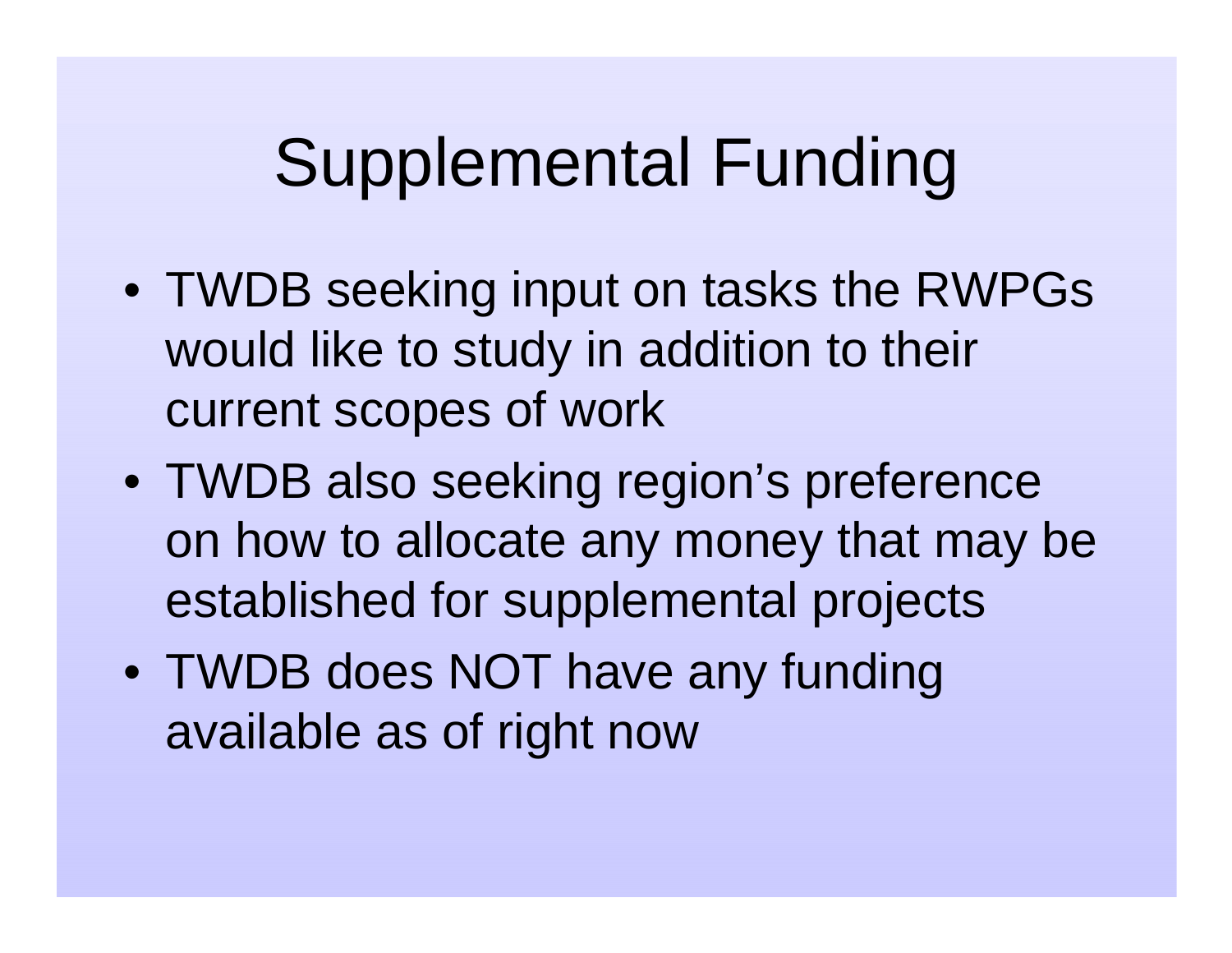• Consultants suggest that the RCWPG submit a letter briefly describing request for funding additional studies and the method by which the region recommends funding be allocated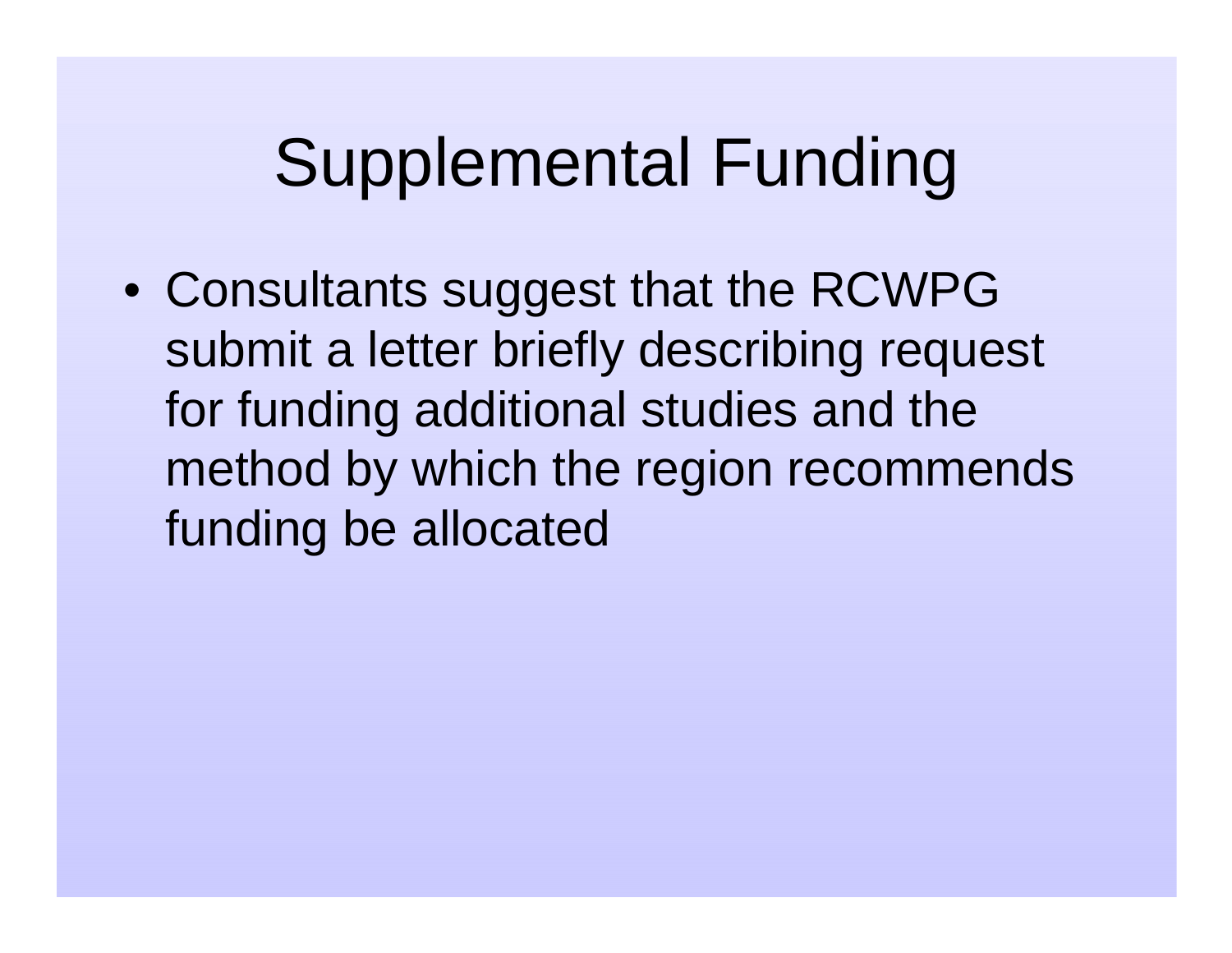- Proposed request
	- –Additional reuse study
	- –Additional water conservation study
	- – Coordination Task Force consisting of Regions C and D
	- Coordination Task Force consisting of Regions C and I
- $\bullet$ Approximate cost \$200,000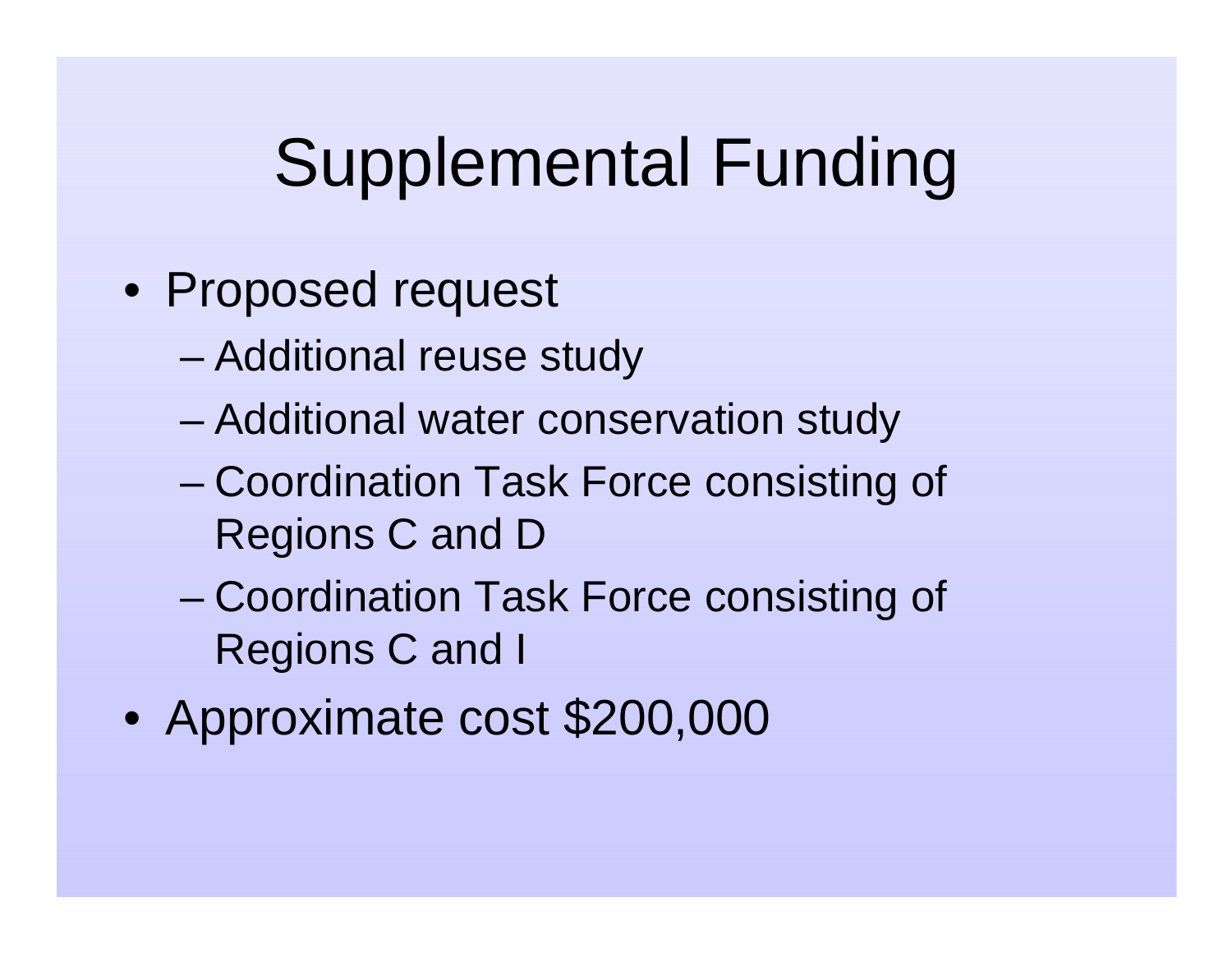• Need RCWPG approval to submit request to TWDB – consultants will write letter for Jim to review and sign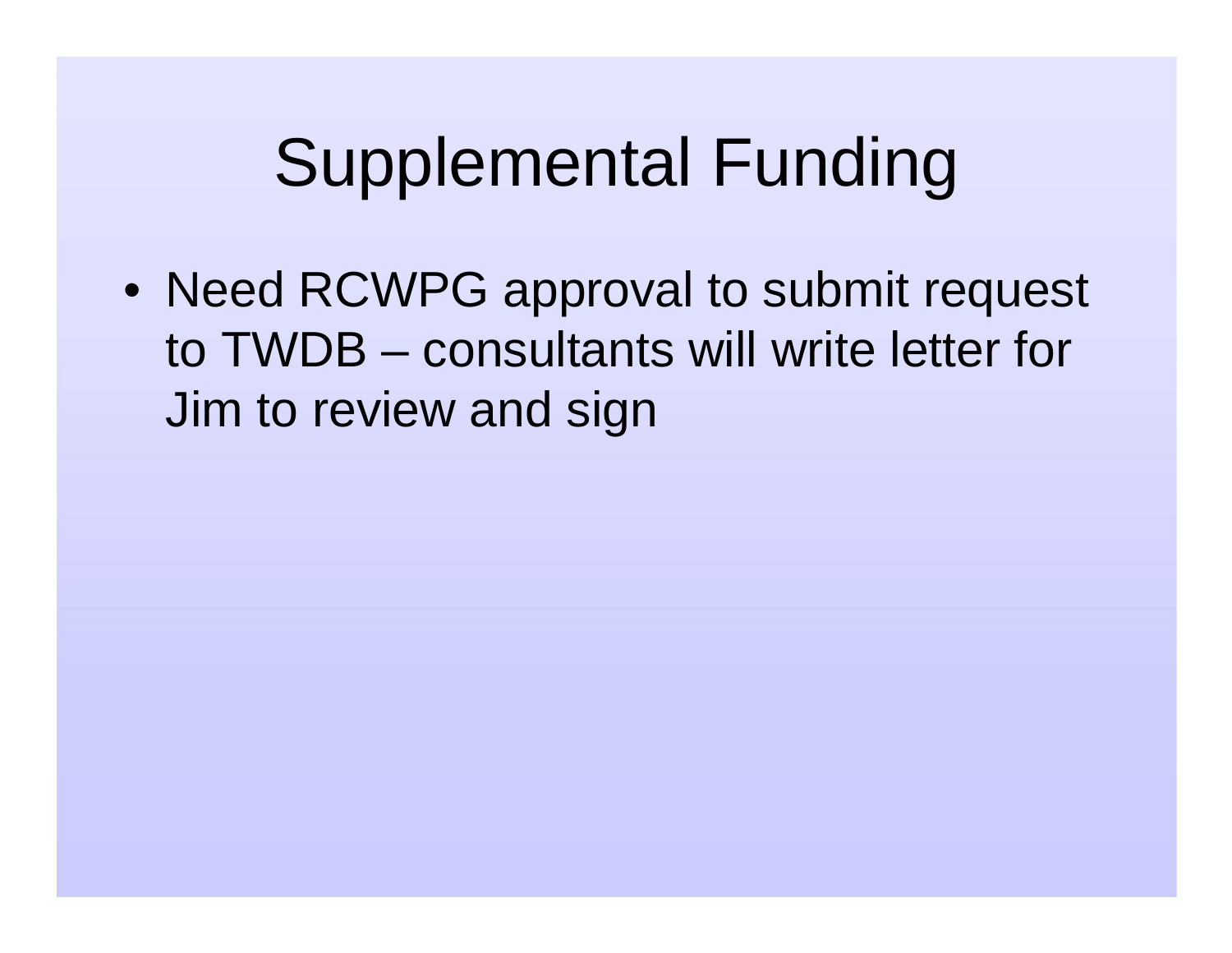### Action Items for Consideration

### Process to Fill Expiring RCWPG TermsJim Parks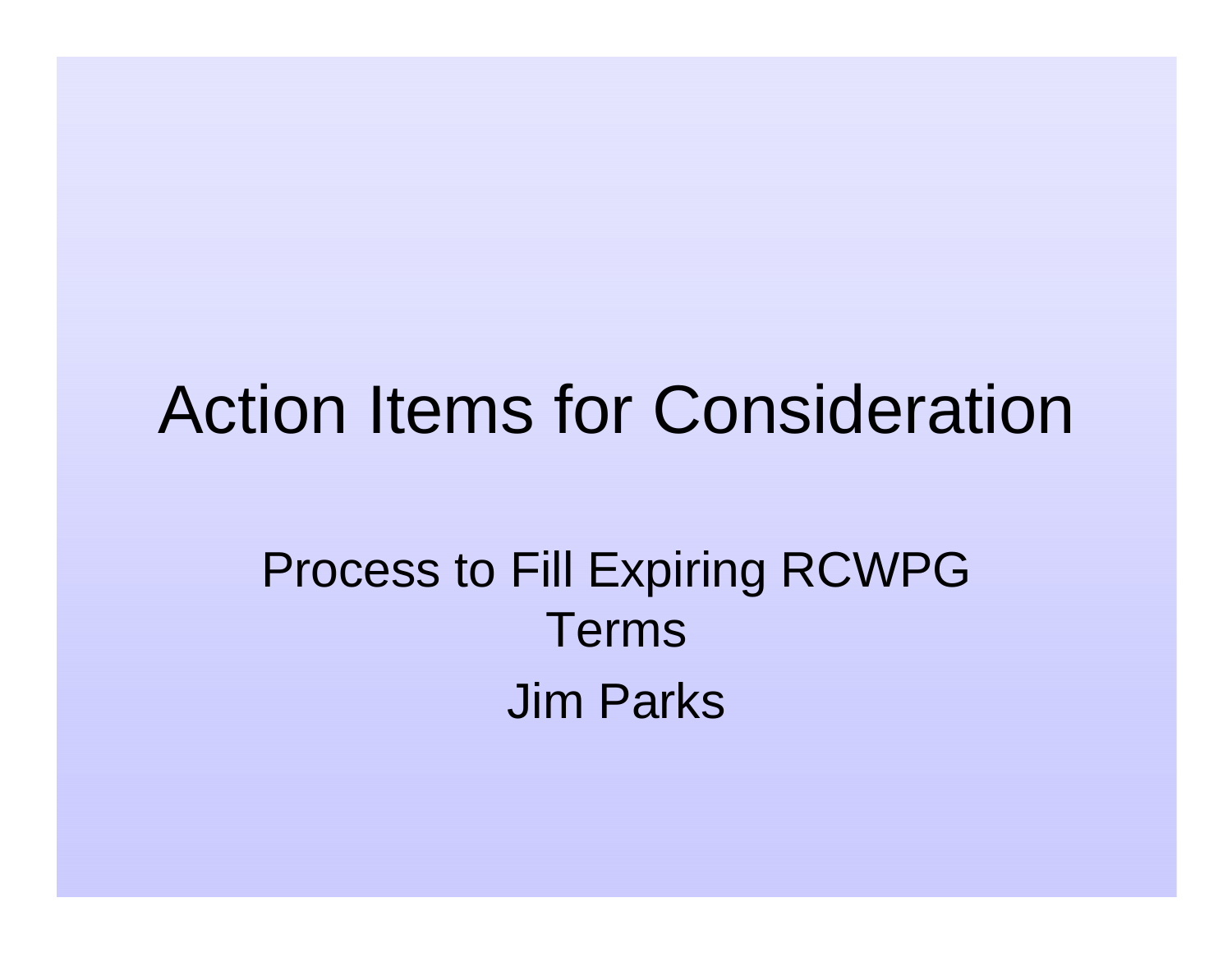### Discussion Items

Tarrant Regional Water District PresentationWoody Frossard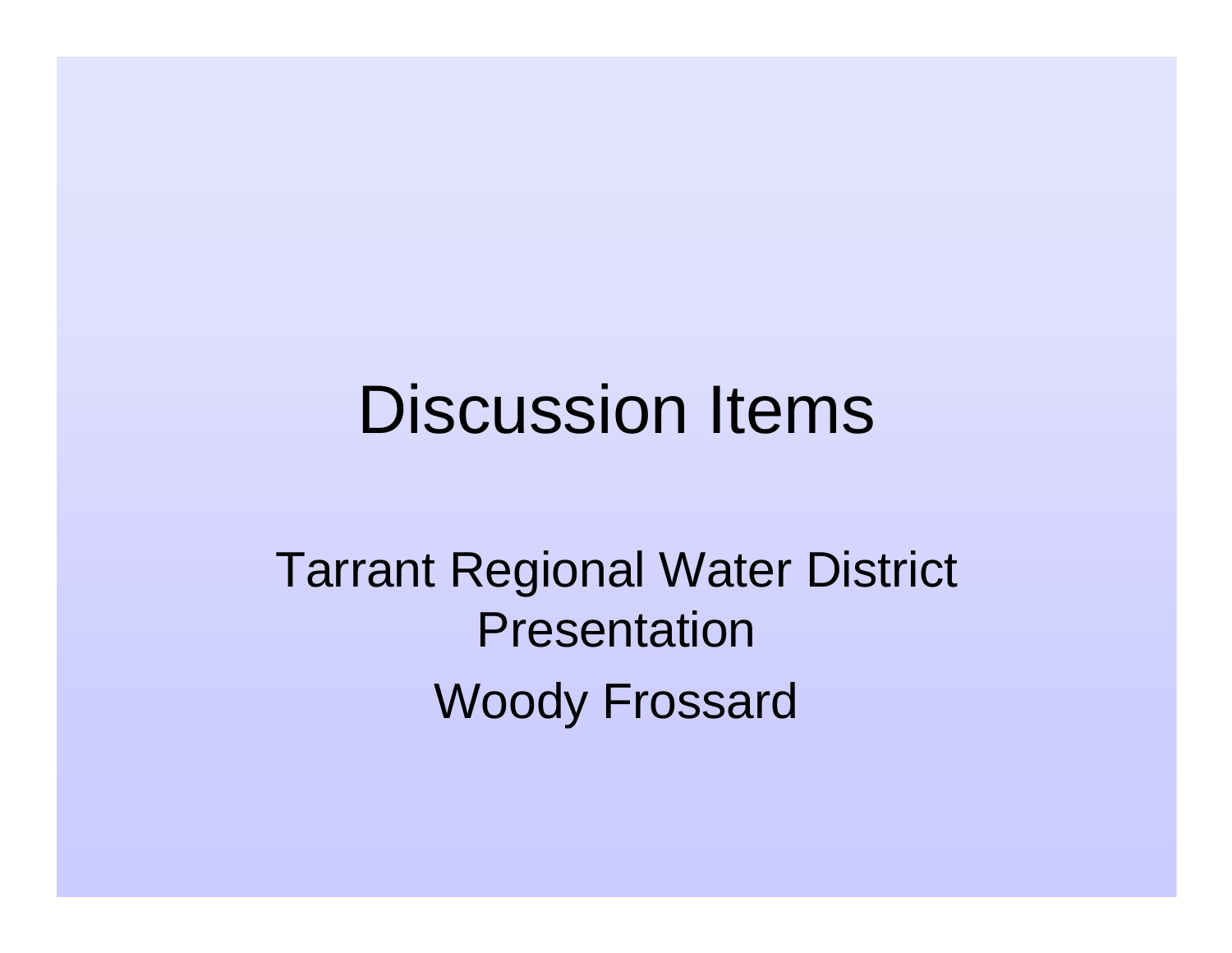# Discussion Items

Update on Neighborhood Study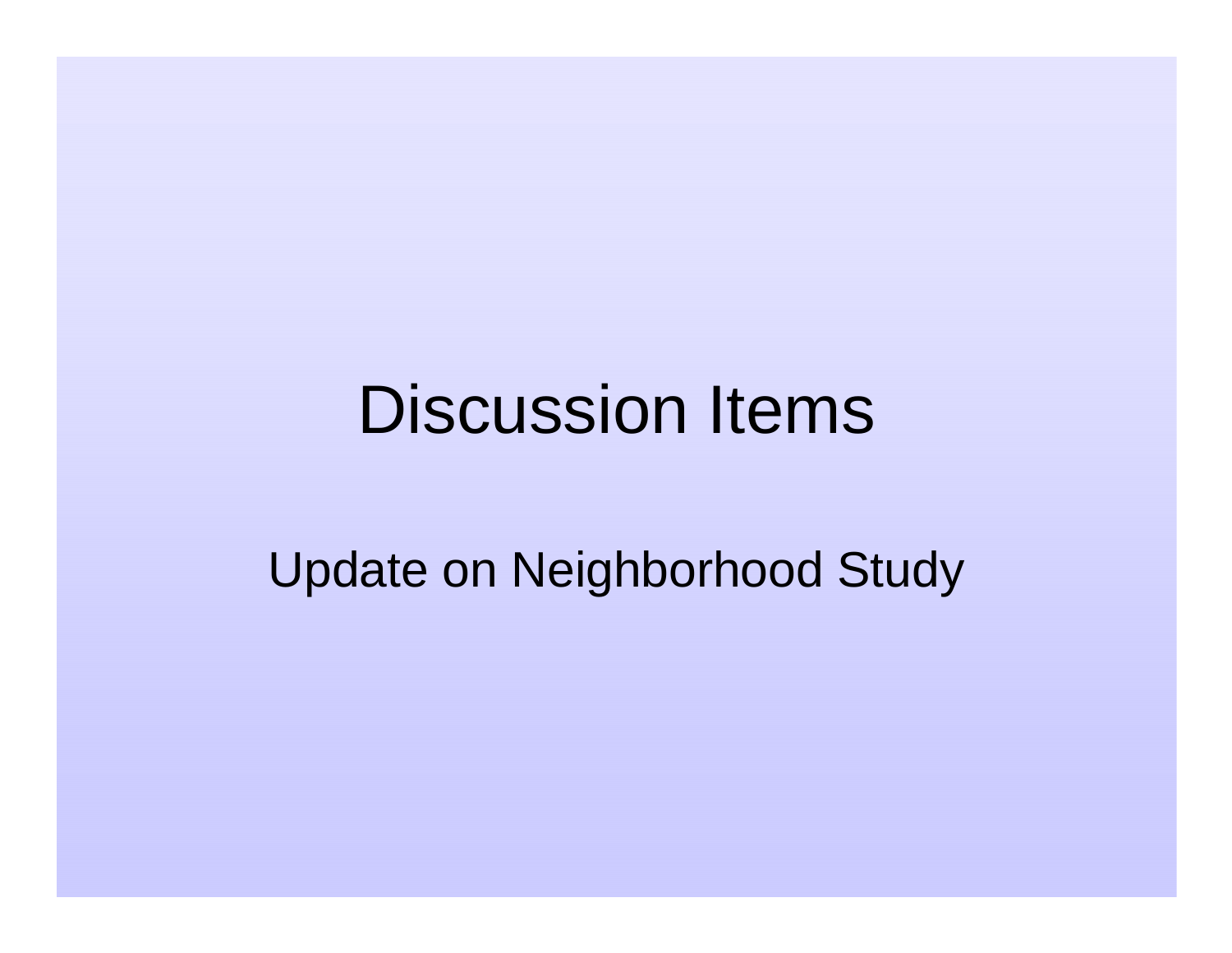Neighborhood Water Conservation Study

- Currently working through issues related to:
	- –Number of neighborhoods
	- –Number of homes per neighborhood
	- –Number of years of available data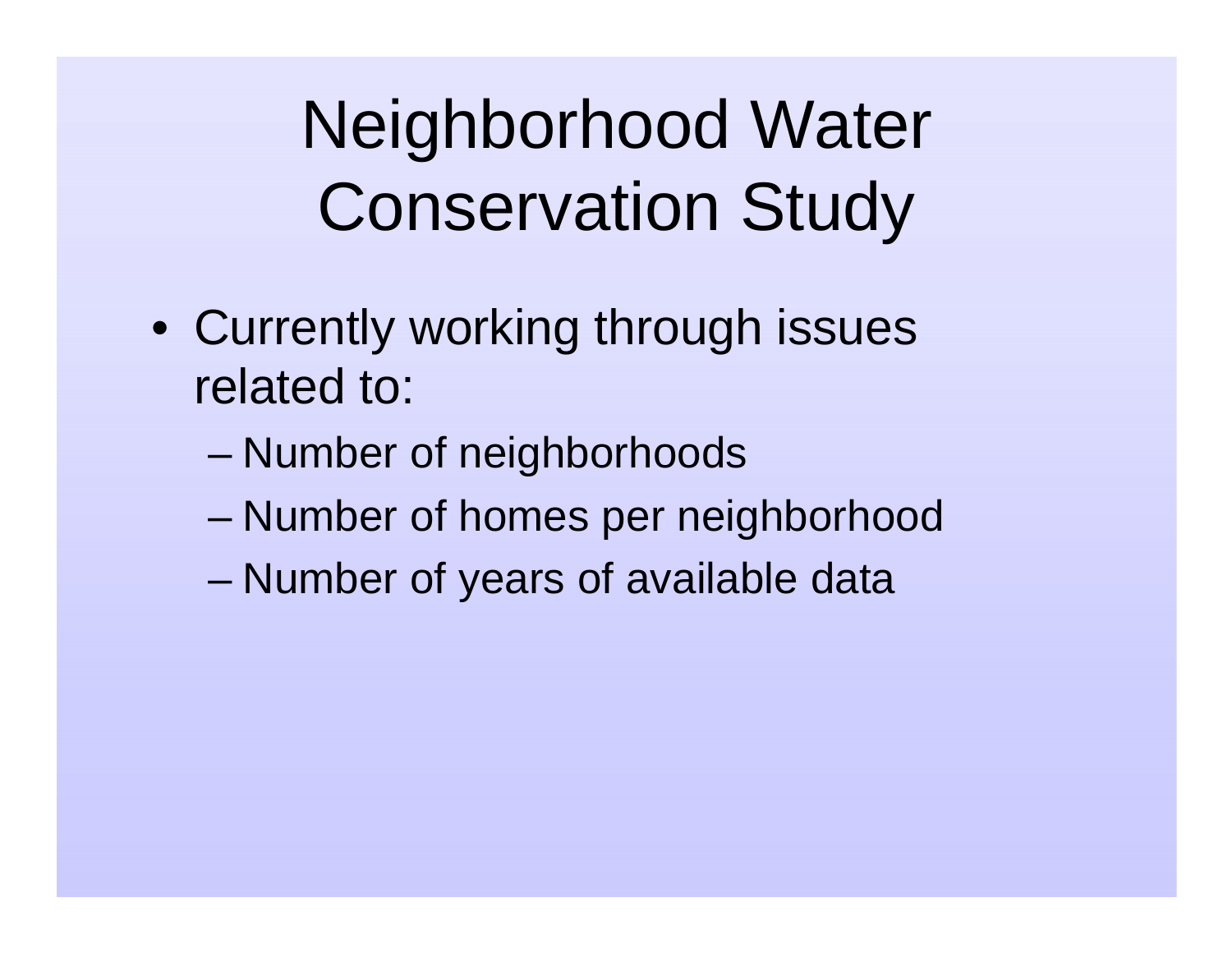### Discussion Items

Update on Anna and Athens Amendments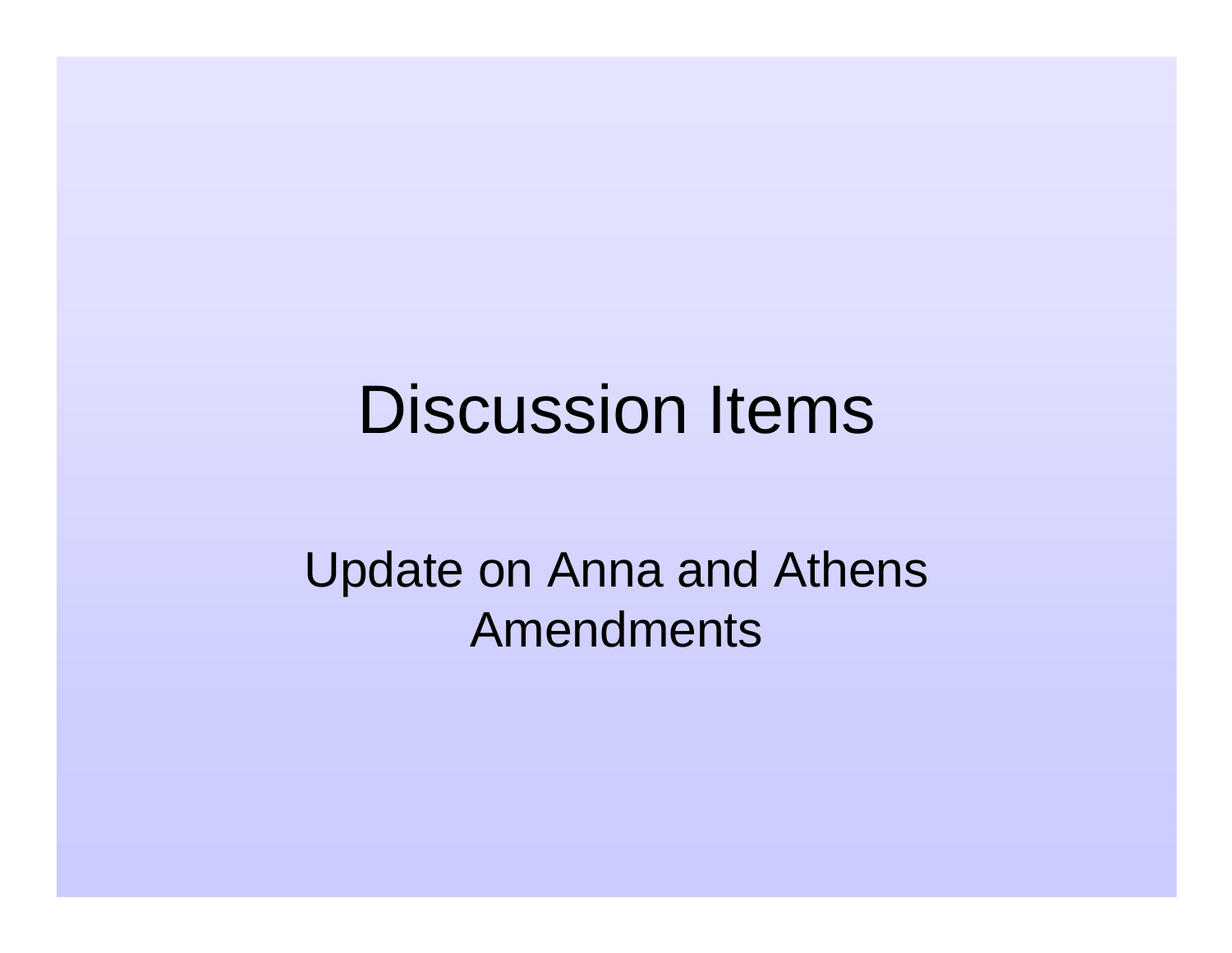# RCWPG Adopted Amendments

- August 2003 TWDB approved the Anna amendment to the 2001 Region C Water Plan
- September 2003 TWDB approved the Athens amendment to the 2001 Region C Water Plan
- November 2003 TWDB plans to hold public hearings on both amendments, as well as an amendment from Region M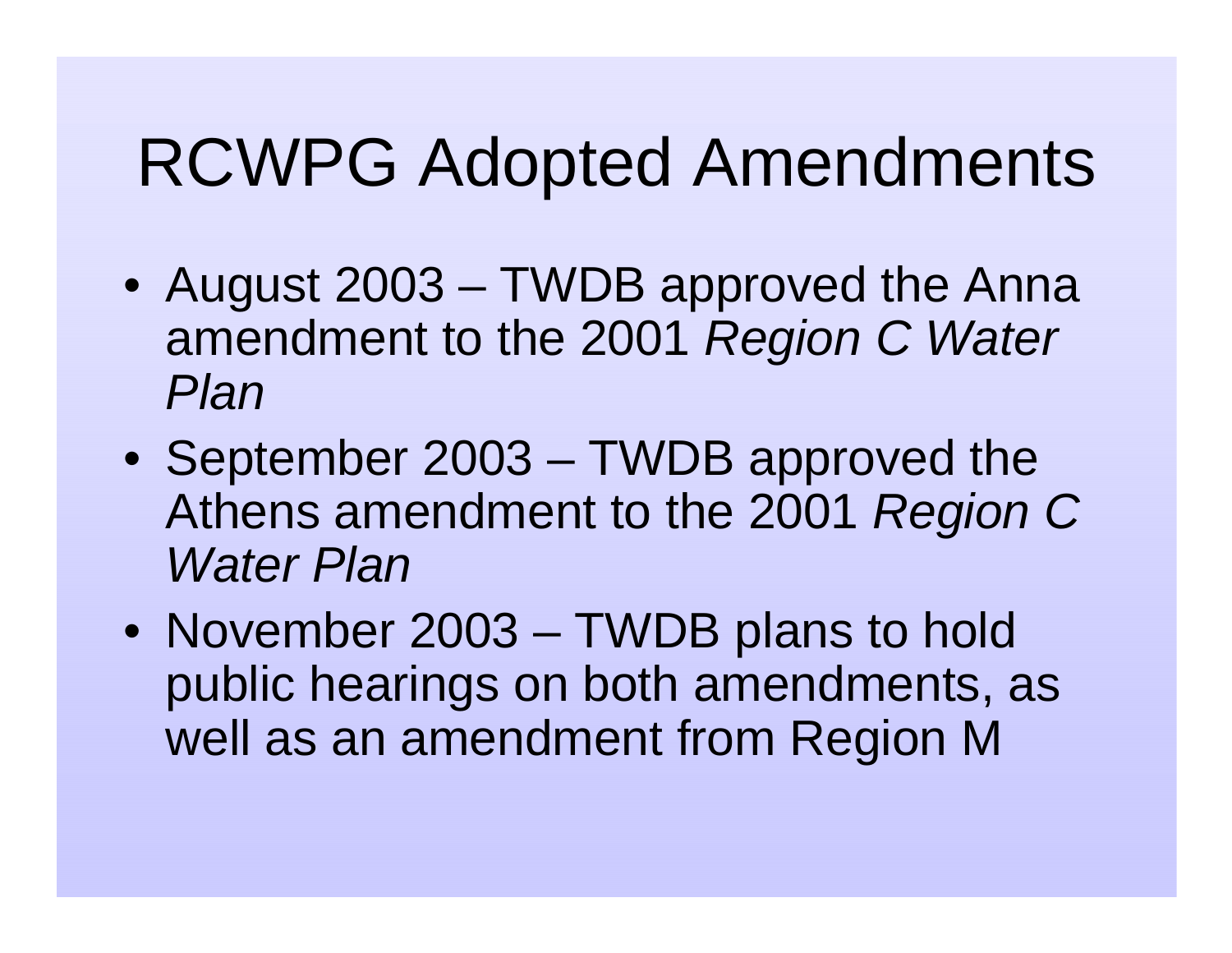# RCWPG Adopted Amendments

• December 2003 – TWDB plans to vote on amending the 2002 State Water Plan to include the amendments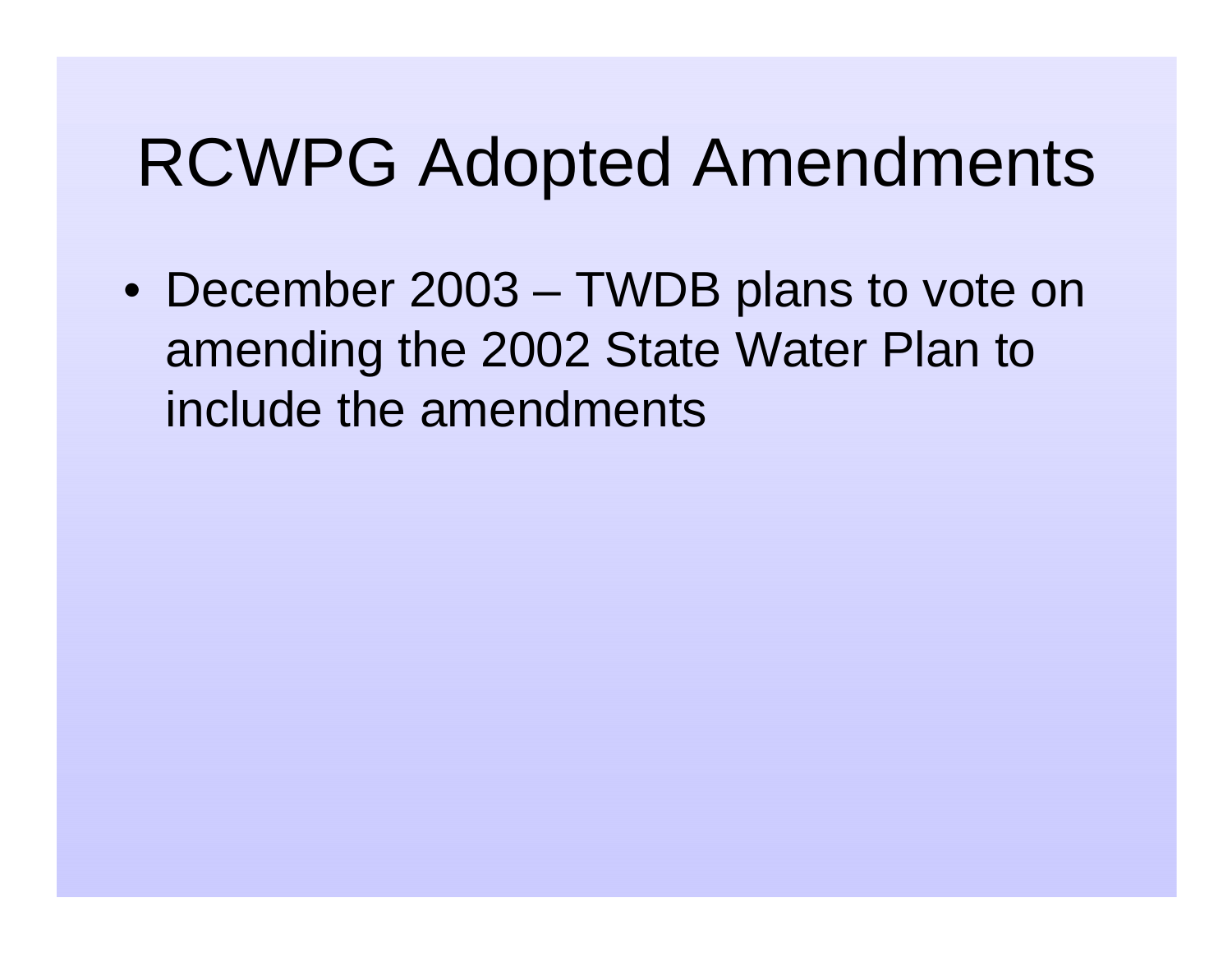# RCWPG Adopted Amendments

- Correction to Athens' amendment
	- – Fish Hatchery is located in Region I (not Region C)
	- – Send a letter from Jim Parks to TWDB making note of the corrected location of the fish hatchery
	- – This is a technical adjustment to the TWDBrequired tables. This correction does not impact the status of the amendment.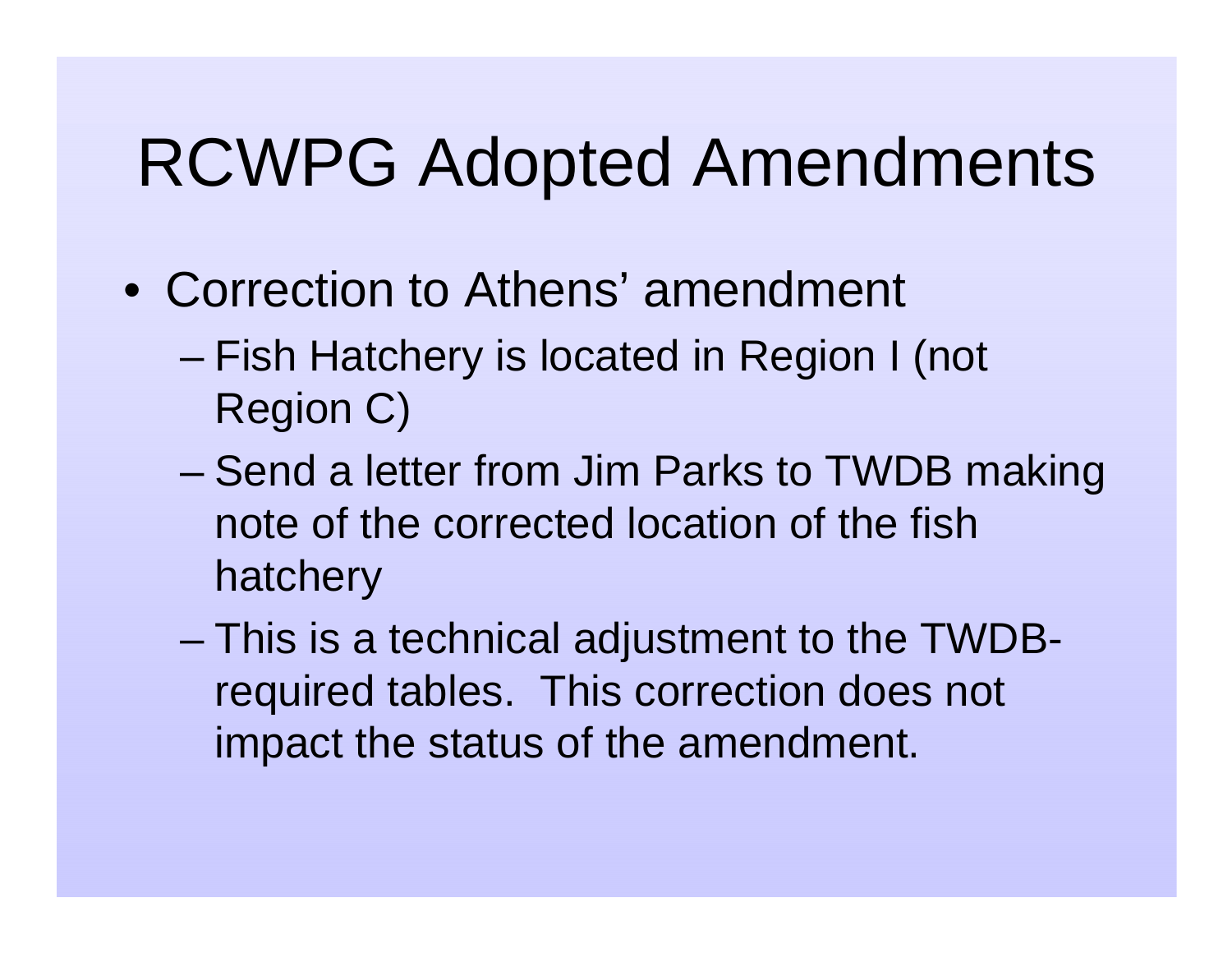## Discussion Items

#### Update of Carrizo-Wilcox GAMs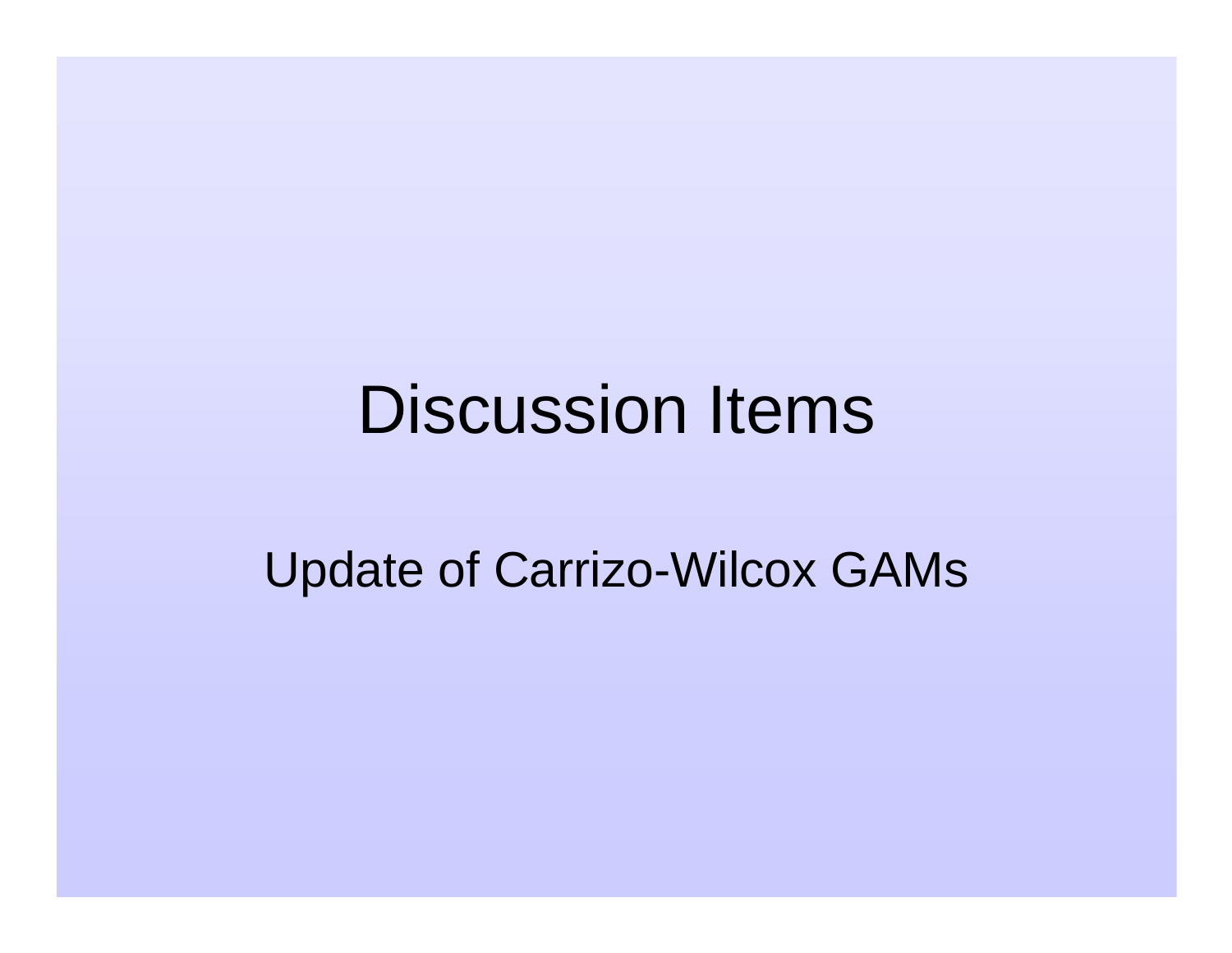# Carrizo-Wilcox GAMs

- Results of Northern and Central Carrizo-Wilcox GAMs significantly different
- Difference is due to methodologies applied to develop the recharge values
- The drought condition of the Northern GAM and the average condition of the Central GAM are similar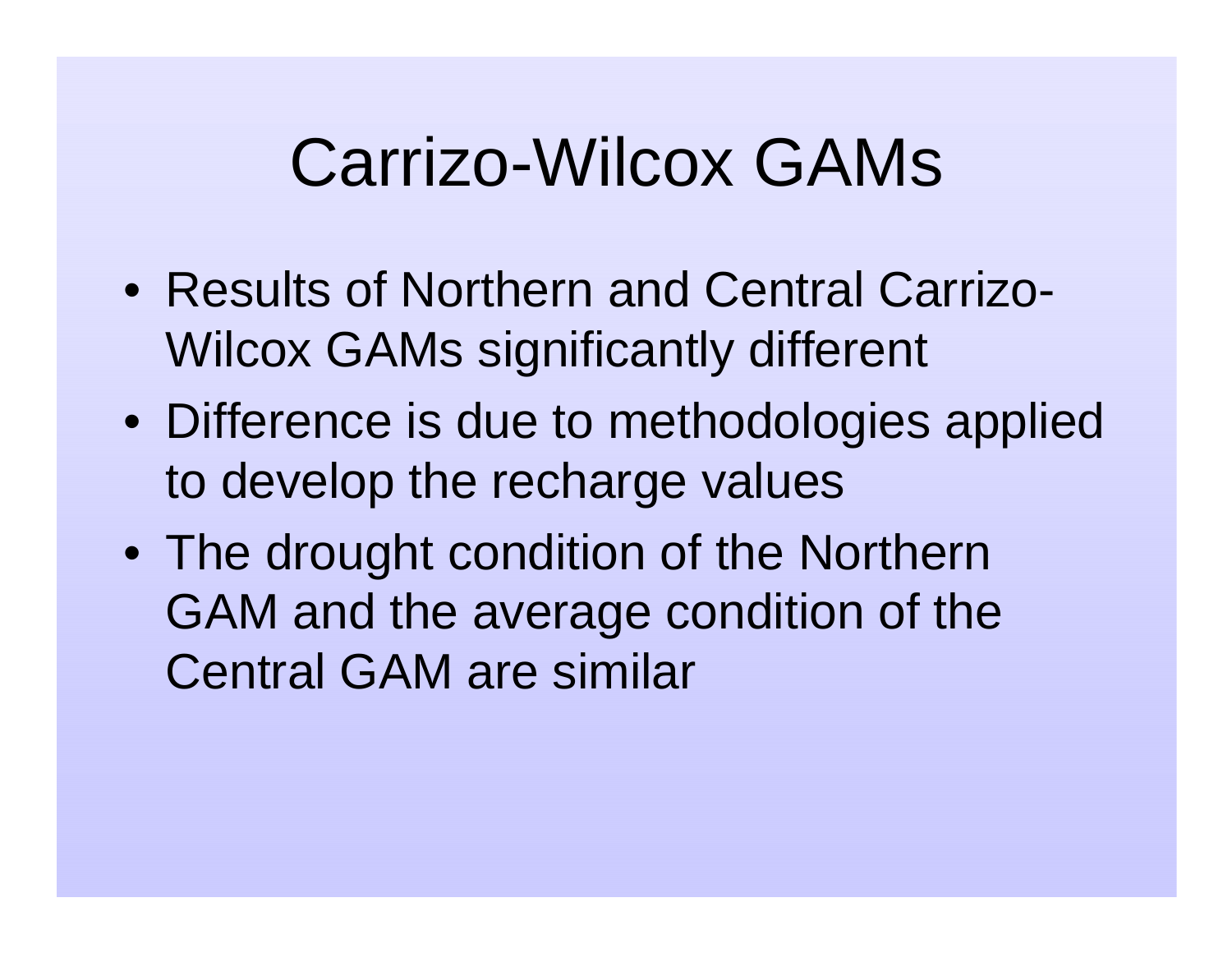#### **Water Availability in the Carrizo-Wilcox Aquifer**

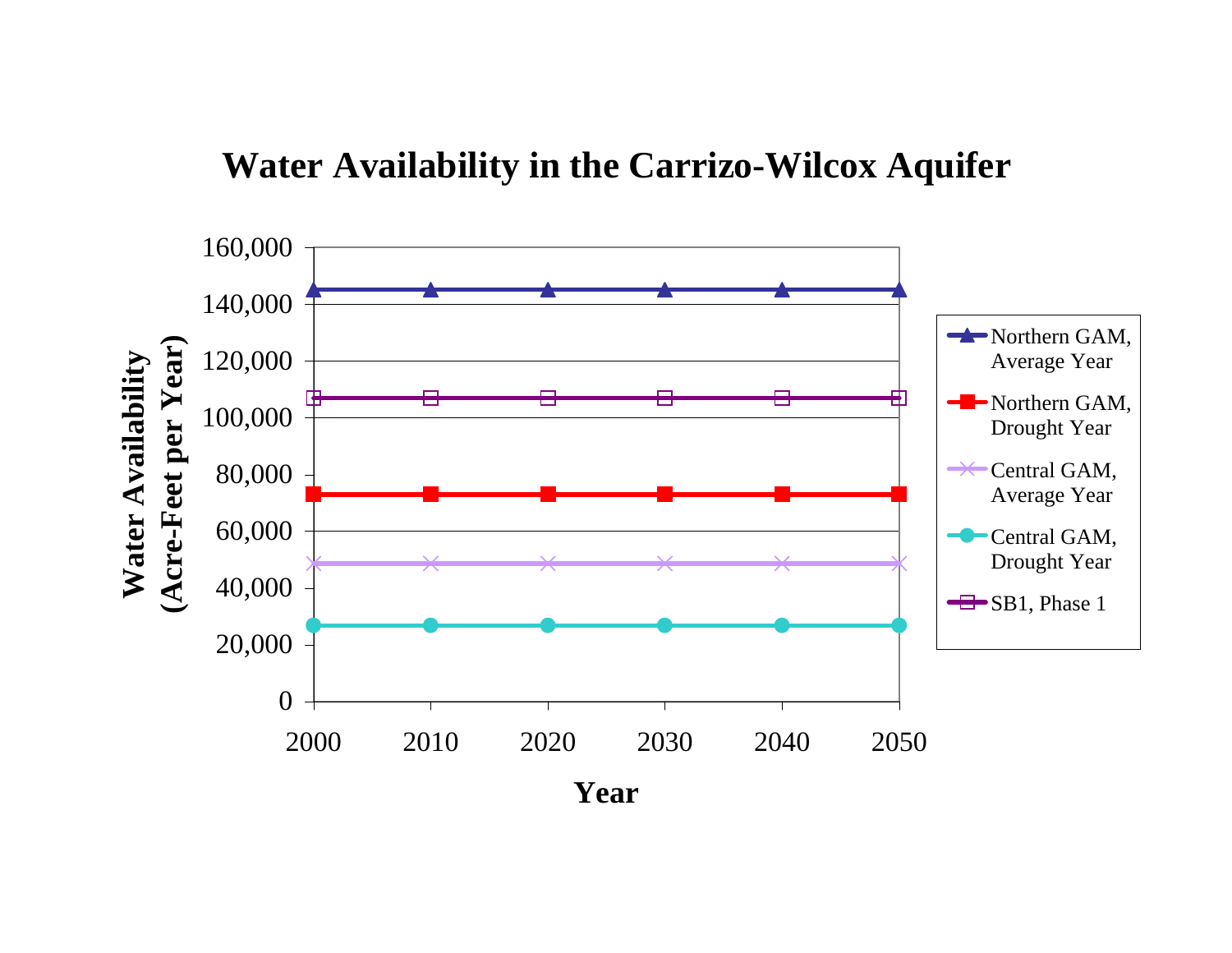# Carrizo-Wilcox GAMs

• Recommend asking TWDB to rerun both GAMs with availability of the Central GAM average year submitted as the actual demand. We will review the results to determine the impacts on spring discharges and groundwater levels.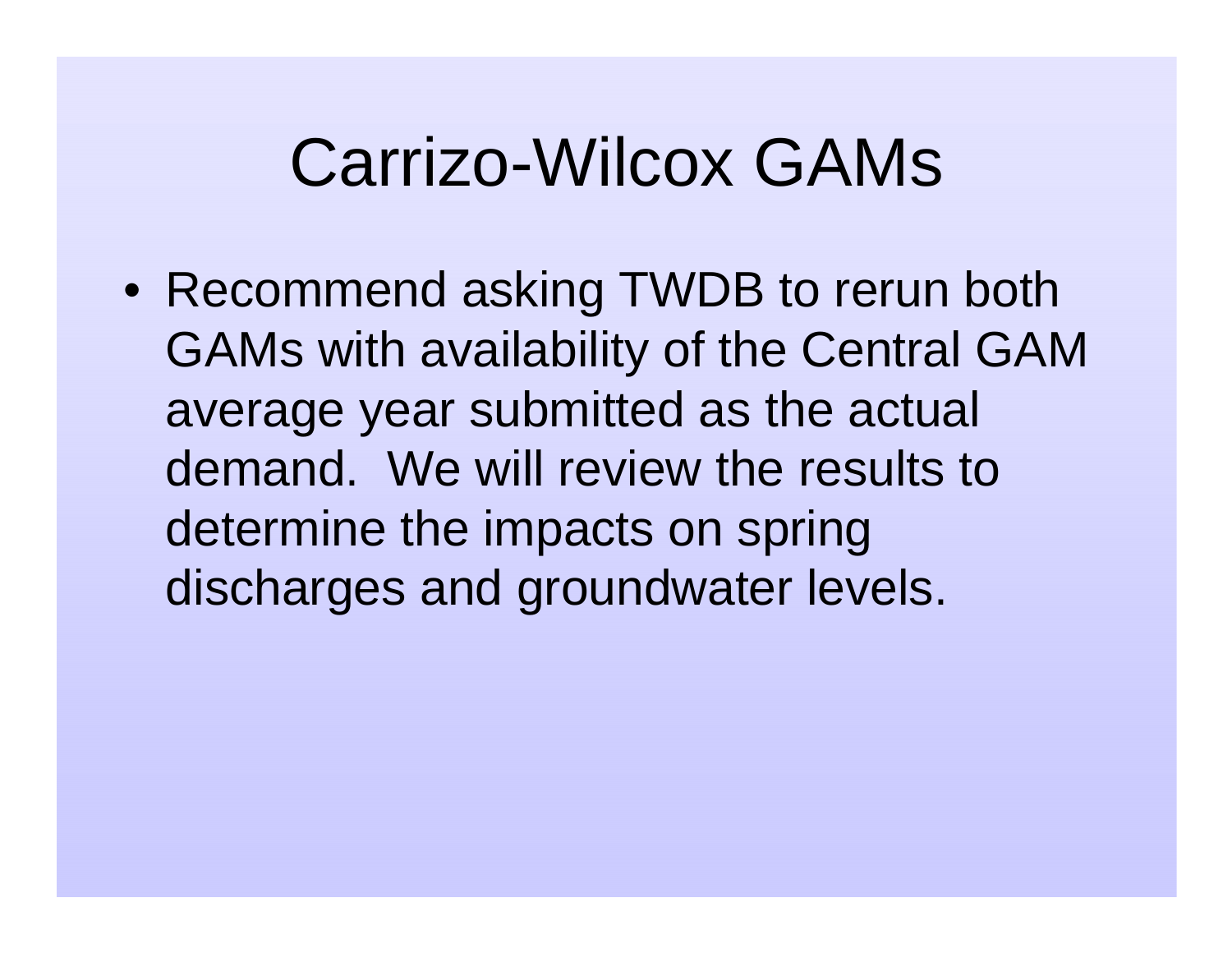# Discussion Items

#### Public Participation Update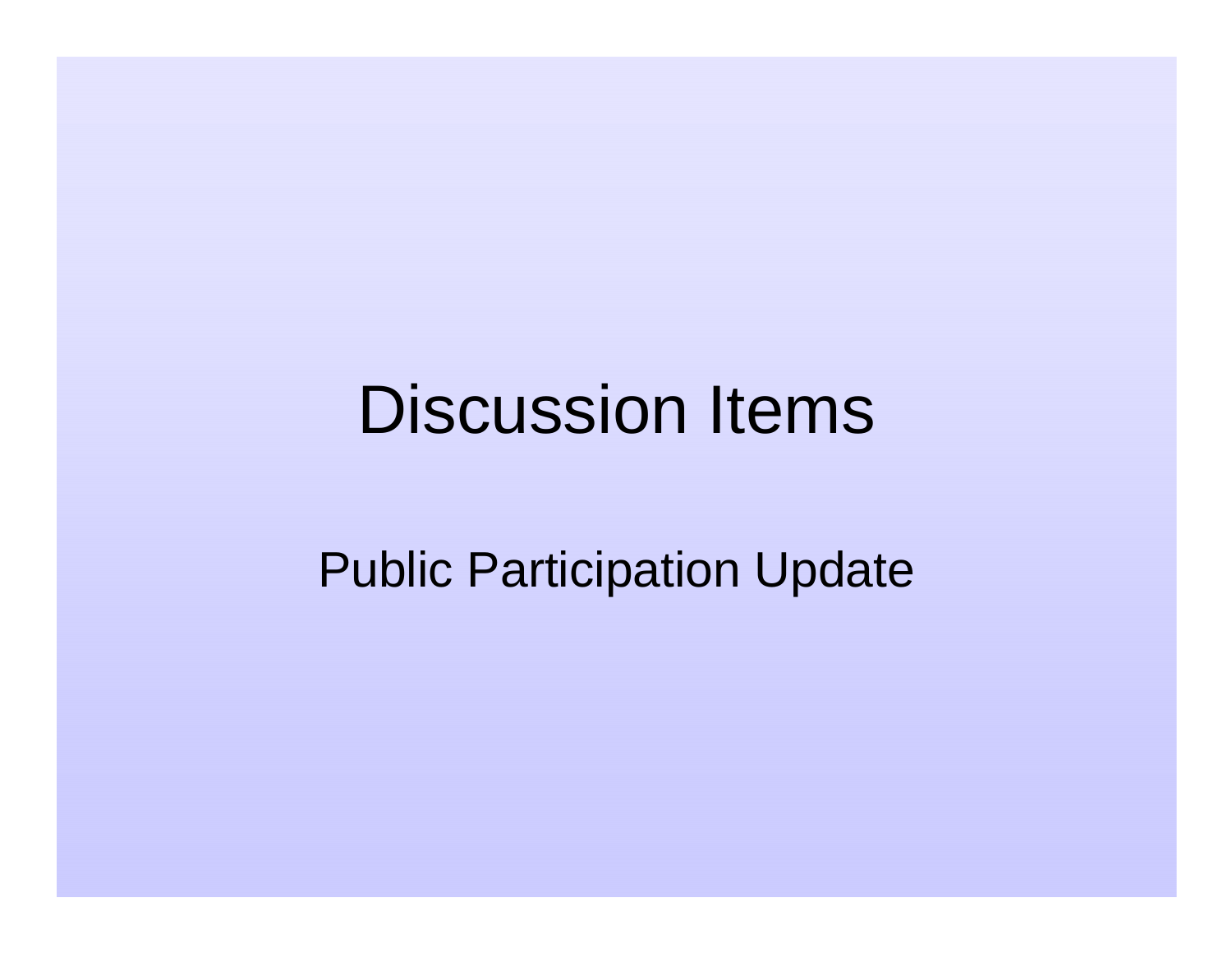# Public Participation Update

#### PUBLIC PARTICIPATION TOPICS:

- Calendar listing for RCWPG meeting
	- Distributed to media; info posted on Region C Web site
- Q3 Newsletter Update mailed out
- Q4 Newsletter Topics
- Highlights of recent press coverage and current events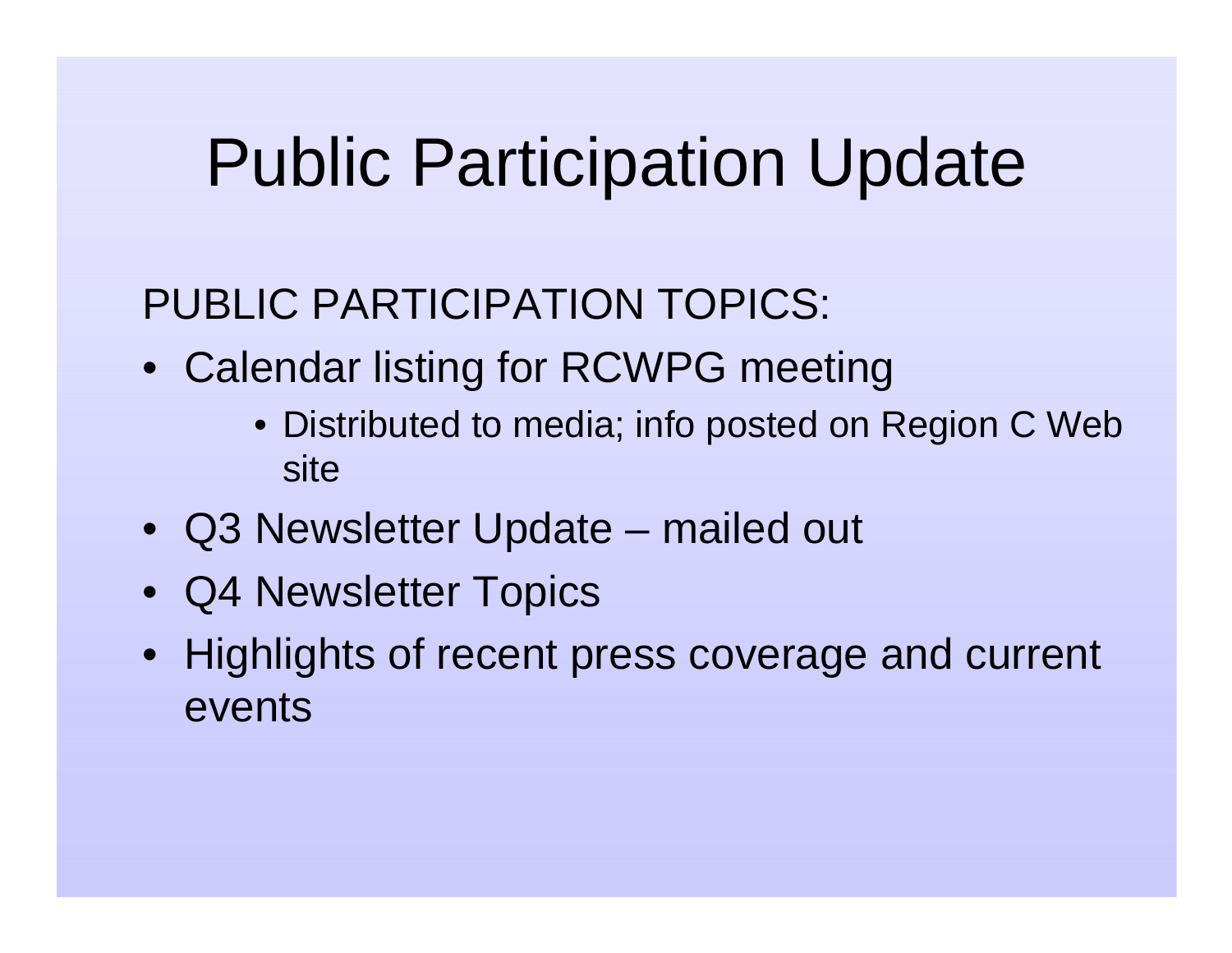### Q4 Newsletter Possible Topics

- Article on TWDB's new water conservation task force and Jim Parks' and Jim Oliver's role
- Outline of steps in the RCWPG's 2004 planning process
- Highlights of Dallas Water Utilities Water Conservation Program
- Water conservation tips
- Next meeting information
- Updates regarding water issues in the news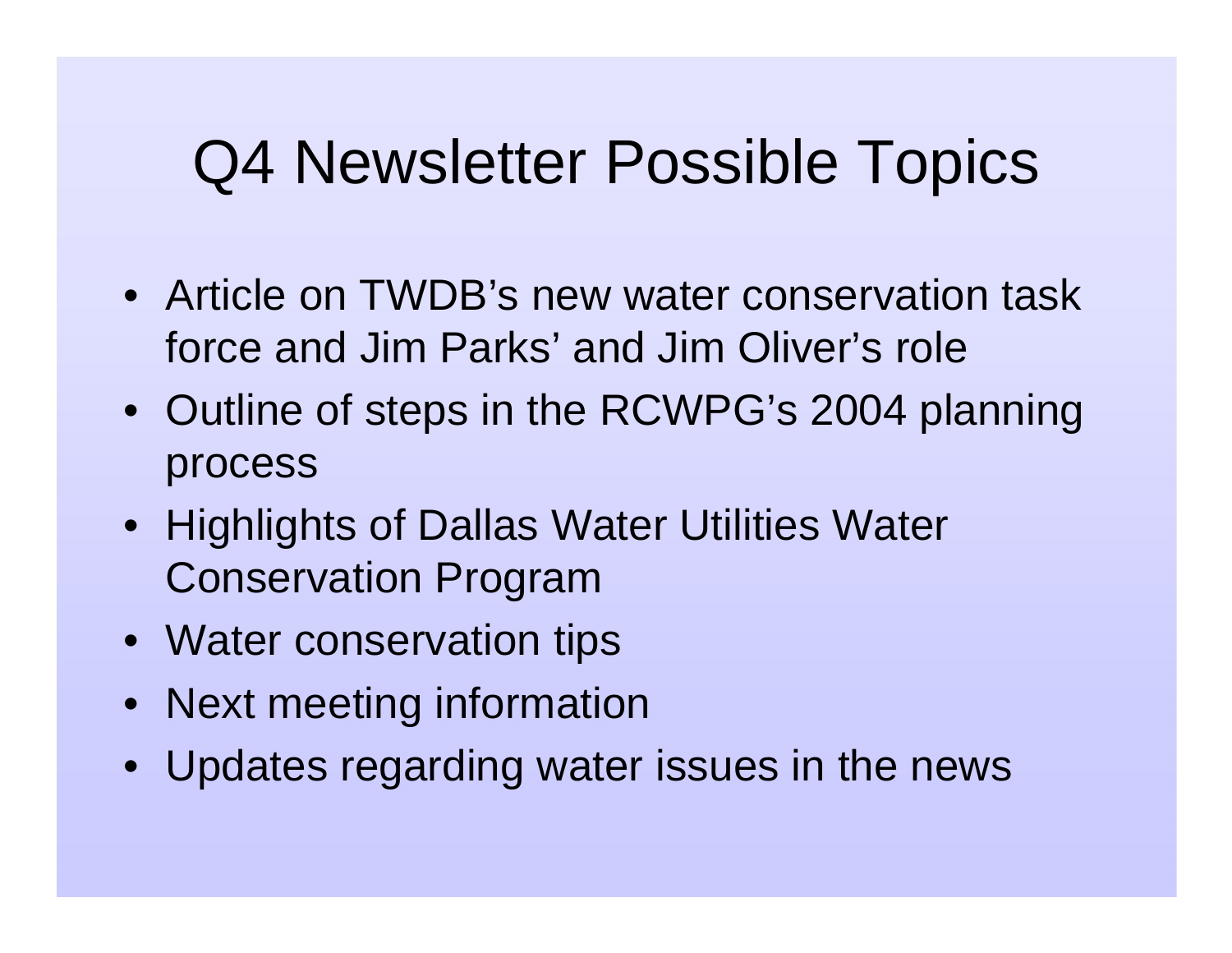# Recent Press Coverage

- See press clips packet
- Highlights:
	- Dallas Business Journal article, "Water World," about water conservation and Region C; Jim Parks and Bob Johnson interviewed
	- Toledo Bend continues to be in the news
	- Mesa Water, headed by T. Boone Pickens, bought rights to water in Texas Panhandle (Dallas Business Journal, Sept. 15)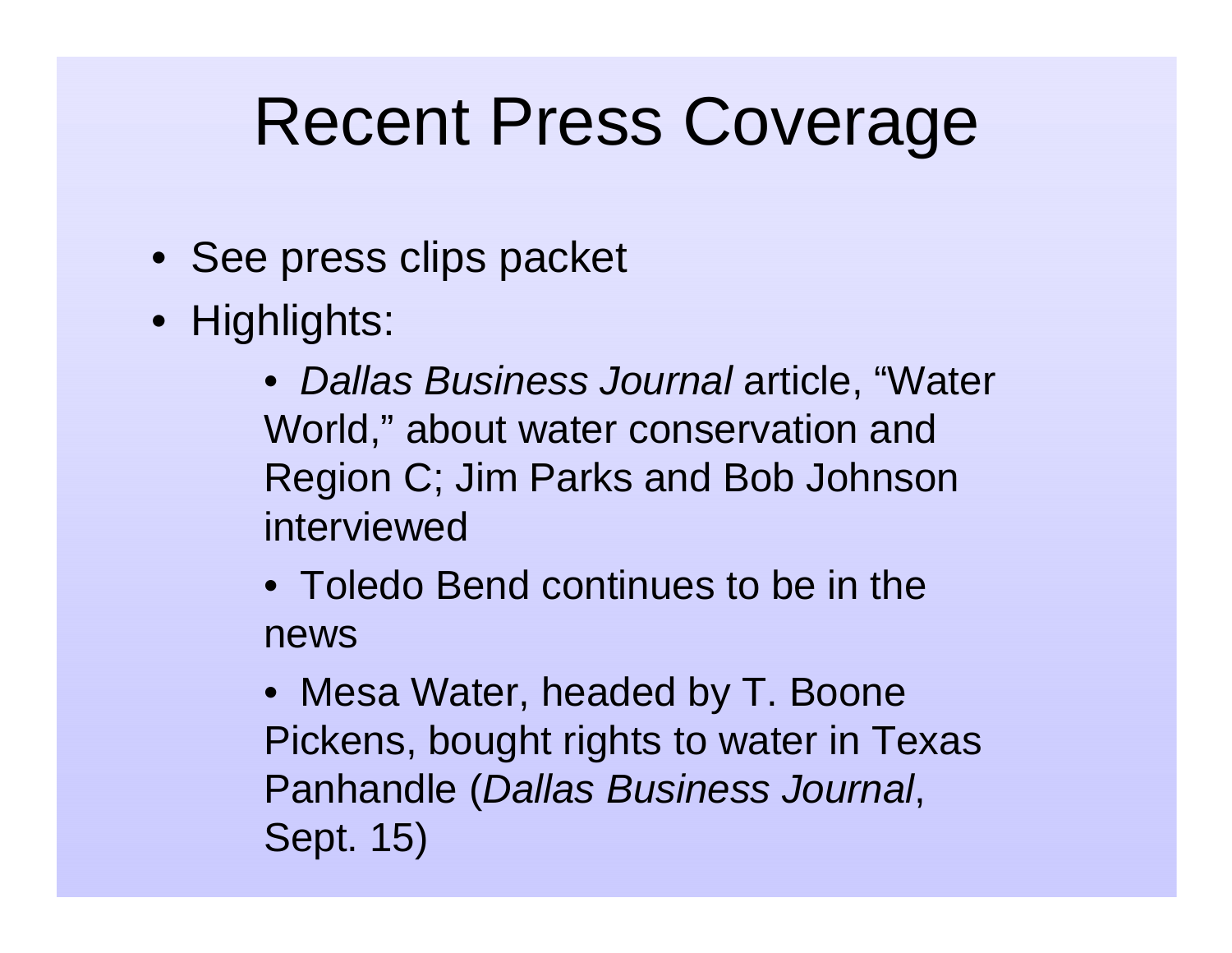# Discussion Items

#### Summary of Speaker Comments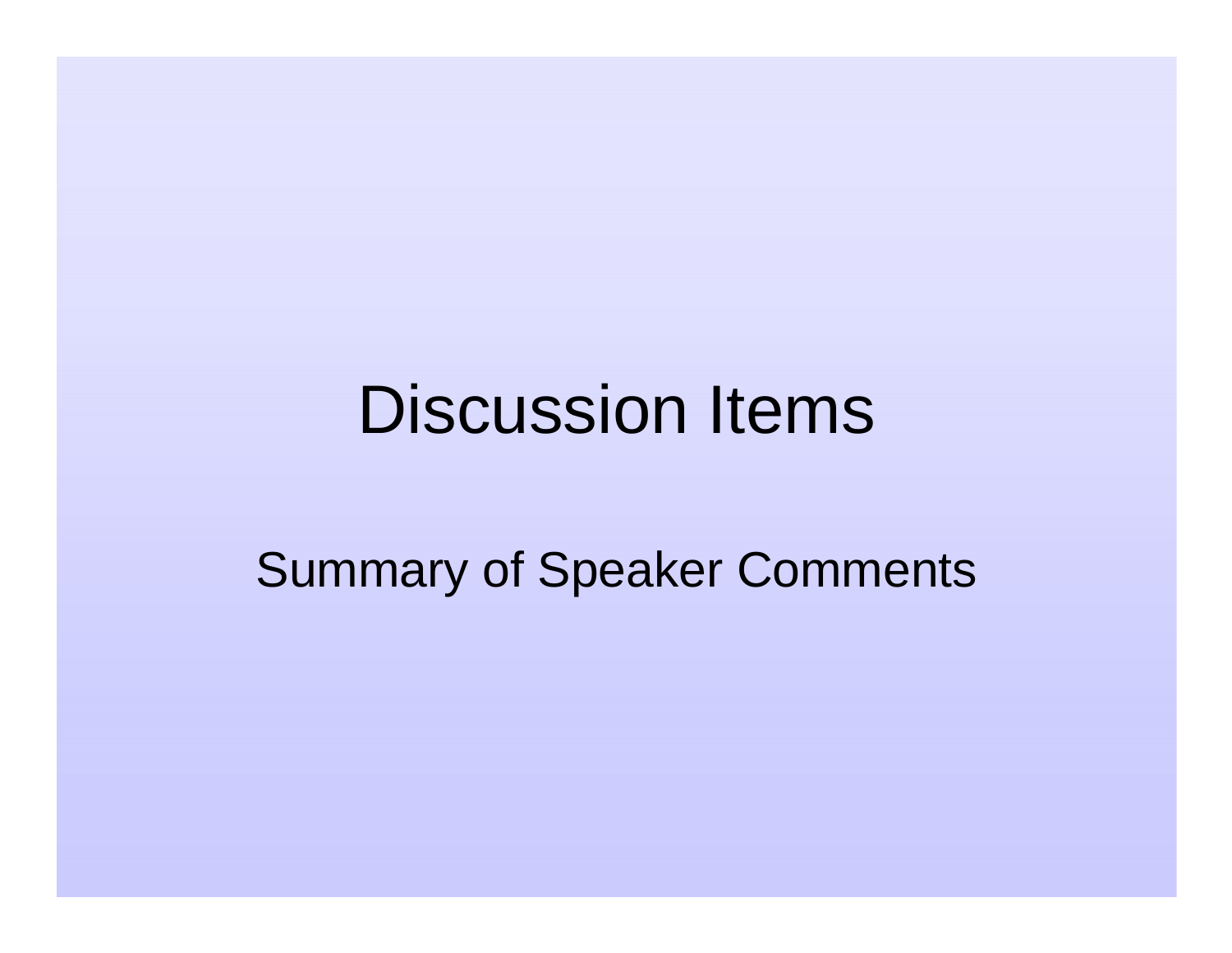# Speaker Comments

• Provided summary of speaker comments during the public comment portion of the August RCPWG meeting (emailed and posted on the Web site prior to meeting)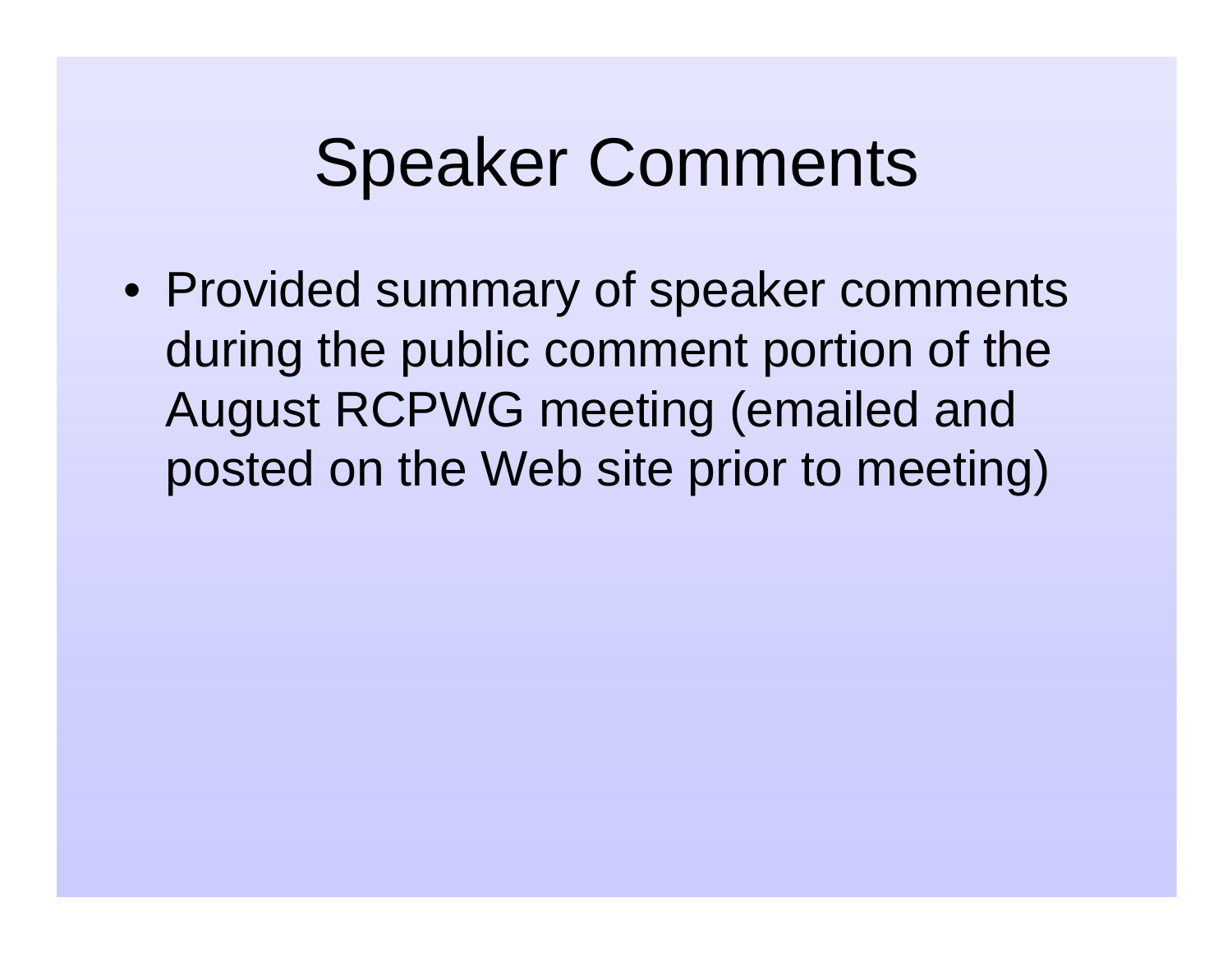# Discussion Items

#### Overall Status and Next Steps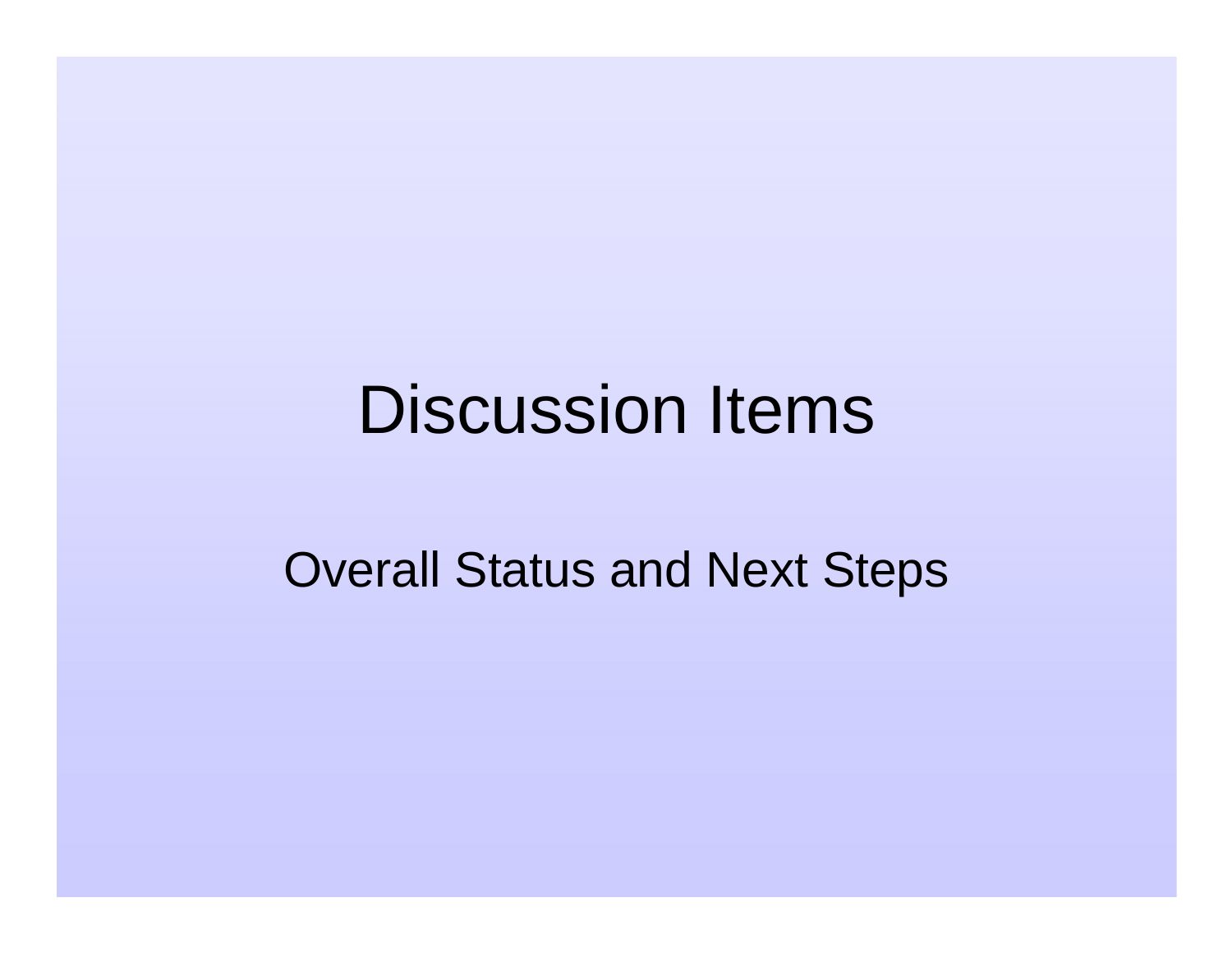# Overall Status and Next Steps

- Consults will finalize non-municipal demand memo and submit to TWDB with cover letter from Jim Parks.
- Consultants will draft letter for Jim Parks to sign describing supplemental work Region C would like to pursue should the funding become available.
- Continue work on Neighborhood Water Conservation Study